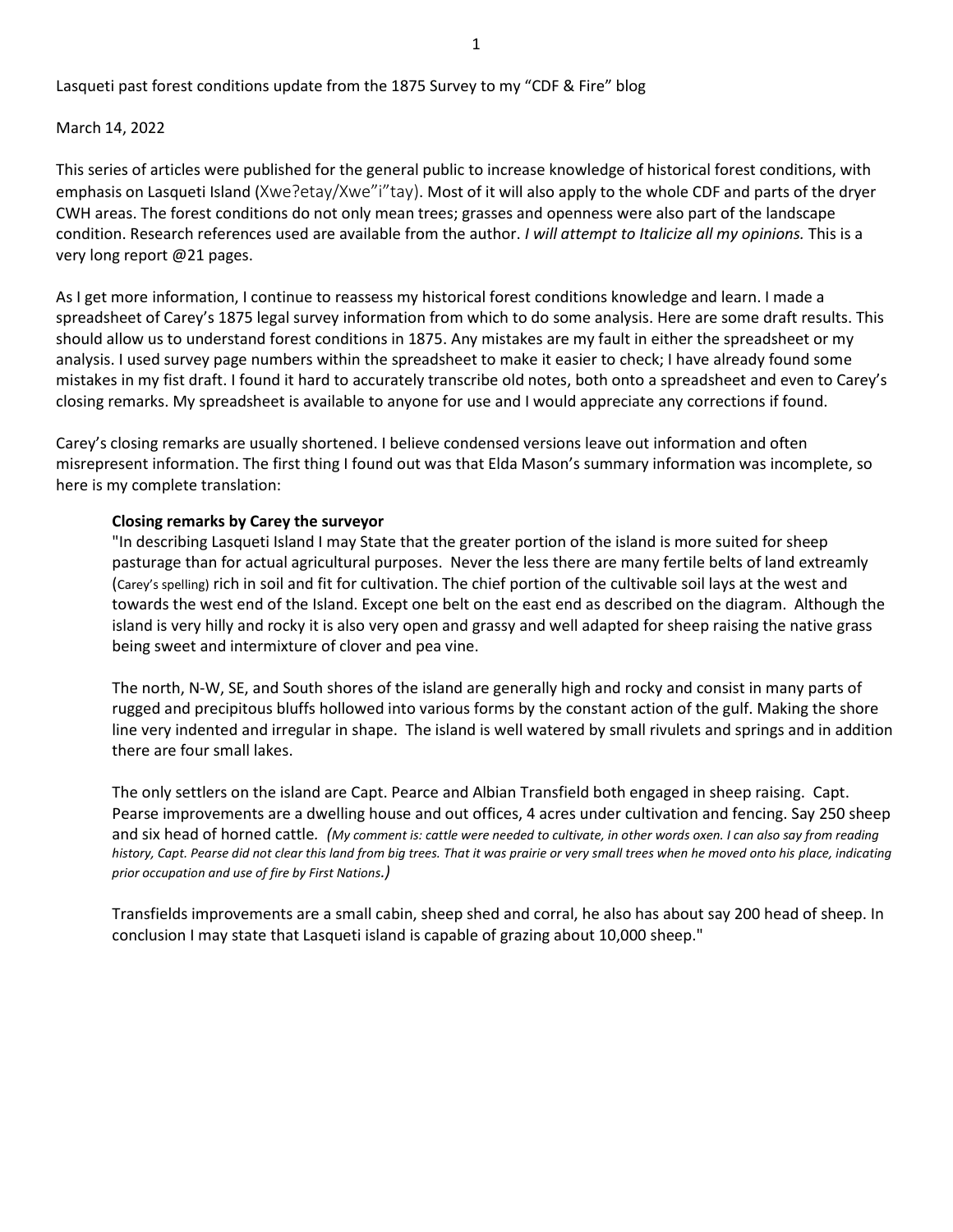

Map 1. Map of ALR (green) or best soils in 2019, is quite different than Carey's estimations of 1875. Photo clip of image. (*Much of the ALR seems to be influenced by past Farm Assessment Classification, but not all)* Map source is from State of the Islands Indicator Project 2019 Islands Trust or ALR site. (*I do not believe the ALR soil information is very accurate.)*

The first part is a summary of the notes at the ends of traverse and Carey's closing remarks **1 ST ANALYSIS IS OF THE NOTES FOLLOWING EACH 80 CHAINS OR LESS:**

The biggest thing I learned was that 100% of the traverses had grass and 61.5% of the traverse's had pea "native grass being sweet and intermixture of clover and pea vine" mentioned in the notes. This survey started on August the 14, 1875. This does not mean all of the grass had peas &/or clovers intermixed with the grass, but there was enough that Carey wrote it in the notes at the end of a traverse, usually 80 chains. *It was also the legumes intermixed with the grass, that indicated to Carey that 10,000 sheep might be raised on the island, at that time.* This pea was likely: Lathyrus japonicus, Lathyrus nevadennis, Vicia gigantea, possibly Lupinus sp, Trifolium dubium, Trifolium wormskjoldii, other native clovers such as Lotus micranthus, Medicago lupulina. A botanist may be of help with checking these species and/or adding species. I used "Plants of Coastal BC" as my reference. Probably these pea/clover/lupin were heavily grazed by early sheep, pigs, cattle, and horses. I would like to know how much is remaining on the island, *(I remember beach pea growing through driftwood logs somewhere?*)

- Carey also mentioned scrub and/or scattered Fir along 35.9% of the island traverse notes, but in his summary said the island was hilly and rocky, also very open. (*Openness is probably a result of cultural burning pre-1862*.)
- 20.7% of the traverses mentioned berry bushes (no species indicated) (How many berry patches were a result of cultural propagation and management practices vs non-anthropogenic*? I do not think this can be determined*.)
- Every traverse note mentions grass. (*Demonstrates the openness of at least some forest area along each traverse line*).
- 84% of traverse notes mentioned young or small trees. (These were all-natural regeneration, age unknown. *Some of the regeneration is likely from 1862 and First Nation population leaving after 1862 smallpox epidemic.)*
- Small diameter trees had wide spacing for 50% of the trees (wide spacing was >4.0 meters between trees and corner) for trees =< 7" in diameter (range was 1.4 m to >15 m [meters] between corner and tree). **This wide spacing is beyond the range that is considered good spacing for sustainable industrial forestry.** Wide spacing can lead to NSR (not sufficiently restocked if in a large area).
- Then in addition there was **very wide (>10 meters)** spacing of trees, which further means the young trees likely had large limbs down to the ground and usually then developed into "wolf" trees. Trees <11" had 20% of the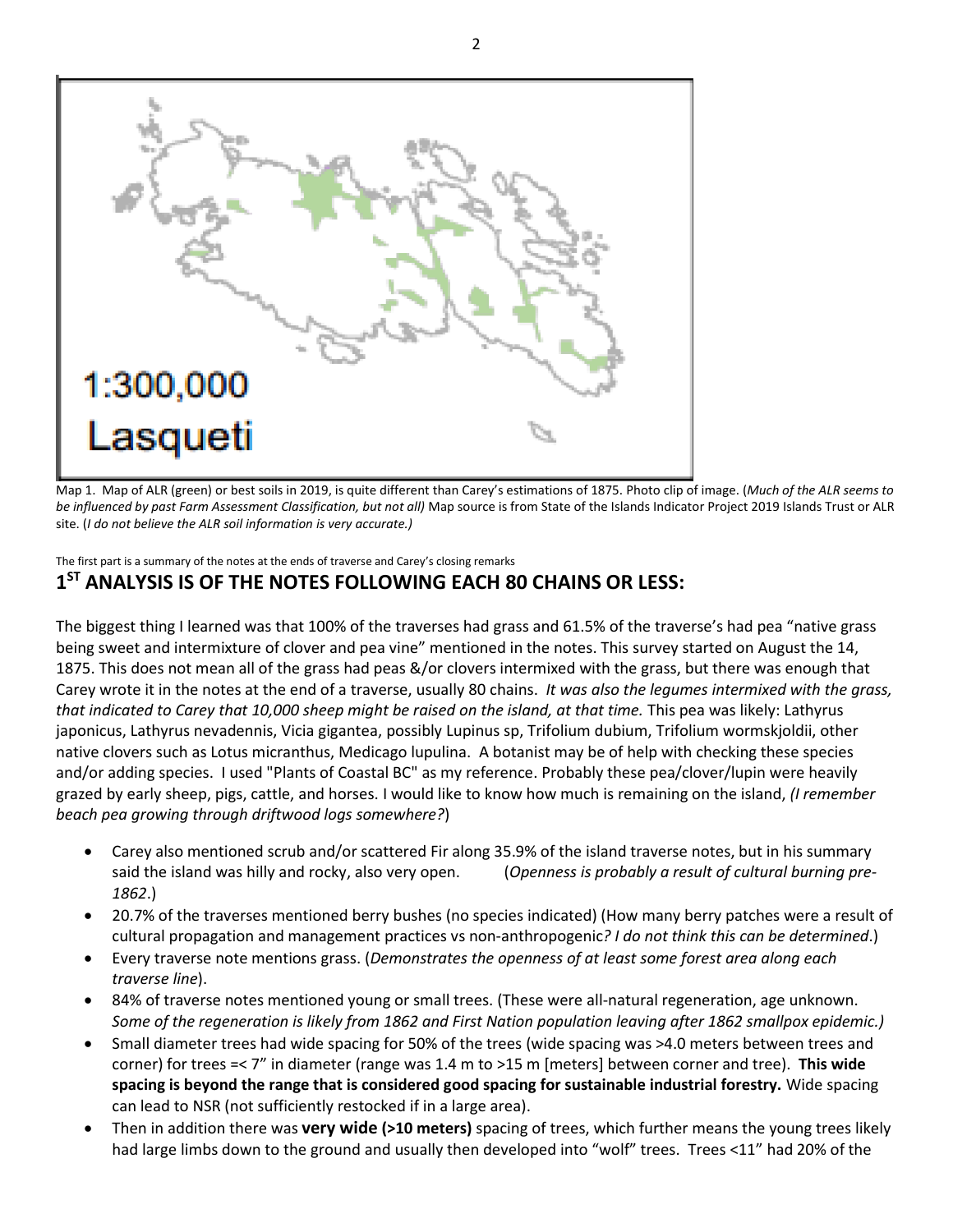trees with 10m to 17m distance from corner to tree, again **very wide** spacing. About 20% of **all trees** were over 10 meters between corner and tree. For this **very wide** spacing (over 10 meters) there was more of these wide distances for small trees than large trees ([for points with two trees only] *this was a surprise for me)*. *If we were to help recreate 1875 forest conditions, we need to consider widely space trees and clumps of trees, from regeneration or younger trees to big older trees. (I find this hard to do after being trained to industrial sustainability inter-tree standards; even for trees under 25 years old. I'll expect it to be just as hard to thin older trees to wide spacing, for me, but I plan to try to do this. I also expect this will create a brush problem if periodic use of cultural burning is not allowed.)*

- Most of the alder noted on the 1875 Map was from mid-island to south end. There was also some east of False Bay just south of T-pot corner (still alder today) then farther east between section 27 & 22. The largest area of alder was in the south, though we expect the patch across section 5 was not as mapped since there are rocky hills between the traversed line that Carey did not know about (but also a valley which is much narrower than mapped), but that is mapping risk/error. Alder played an important restriction to cultural burns or a limiting factor. Why was most of the alder to south/east? *(I expect that the wide spacing of traverse lines means less alder bottoms were crossed to the western/north part of the island.) Also, any mapping symbols not across a line should be considered approximate. Eg. The 'grase flat' to west of Ogden Lake is probably to the north (Milicheap farm area).* This also shows how early settlers (Louis Vilac was the original homesteader, pre-1911, [Mason]) chose open areas to homestead as they were already cleared.
- Willow was mentioned after 67% of the traverses, often it was mentioned as: willow, mountain willow, dog brier willow, or dog brier mountain willow. *I can only think "dog brier" would be a dense thick patch of willow or brush. It also seems reasonable that this term evolved into* "dog hair" a dense thick stand that does not allow light to reach the forest floor so there is almost no undergrowth (MOF Wood Quality lesson 02) (usually a dense even-aged stand with less than 30% of live crown). How much of the willow was the result of native management is unknown, *but it seems that from such a high mention, it points to native cultural practices. I do not believe willow is as dominant today.*

First Nations had many uses for willows: dye (red), medicine, basketry, paint brushes, and may different types of cordage. The inner bark is stripped in spring, pulled apart extracting the inner fibers, and then twisted to make rope for fishing lines, nets, and trump lines. Willow cordage is strong and flexible, and does not rot when submerged in water. Natives also recognized the food/habitat value of willow for deer and beaver.

## **Fire:**

There is only one mention of fire and burnt trees; it is within an area north of the south end farm between section 2 & 5 with burnt Cedar and Fir. Farther to the west, Carey labeled the area with Fir & Cedar (section 5 lines), this west area was not traversed. The burnt tree traverse was 472.74 meters (1,551feet) through the burnt timber, for an estimated 22+ Ha fire area (*by me)*. It should be noted that this is the only fire/brunt area noted by Carey in 1875, *(I estimate that it might have occurred about 1870-1874, but could have been earlier).* The East and north sides of the burn was occupied by alder, which from the nature of deciduous trees are rather fire proof. The west and south sides traverses showed no indication of fire to Carey. *Burnt Cedar and Fir probably meant burnt standing trees*. The alder (unknown diameter size) to the north was 90.5 meters wide and had restricted the high-intensity part of this fire, *unknown is if the fire continued as low-intensity or ceased altogether. Also, unknown is what happened to the fire to the south and west sides and whether it continued as low-intensity into the timber or just stopped.* The 1968 Forest Cover Map (FCM) indicated the valley running NW (to the west of the burnt trees) was logged in 1958*, so was probably good-sized trees in 1958 and probably was un-burnt trees (but ground fire?) in 1875.*

**1968 Forest Cover Map** collaboration (contains some updates from 1968 to 1972, and mixed updates across the northern part of island)

This section 2/5 line fire area is recorded as both 41-60 and 61-80 years old (DF340-M and F430-P) on 1968's forest cover map: (DF340-M is alder (D) + fir (F),  $3 = 41-60y$ rs,  $4 = 20-37.4$ m in height, M = -medium soil productivity); (F430-P is fir, 61-80 yrs, 19.5-28.4m height, -poor or poorer soil productivity), *but this is mapping and another indication of difficulty of air photos analysis for typing on Lasqueti*. This also makes me rethink the 61-80 year age class (most of the island in large patches but really was a major part of the 1940 to 1970 logging)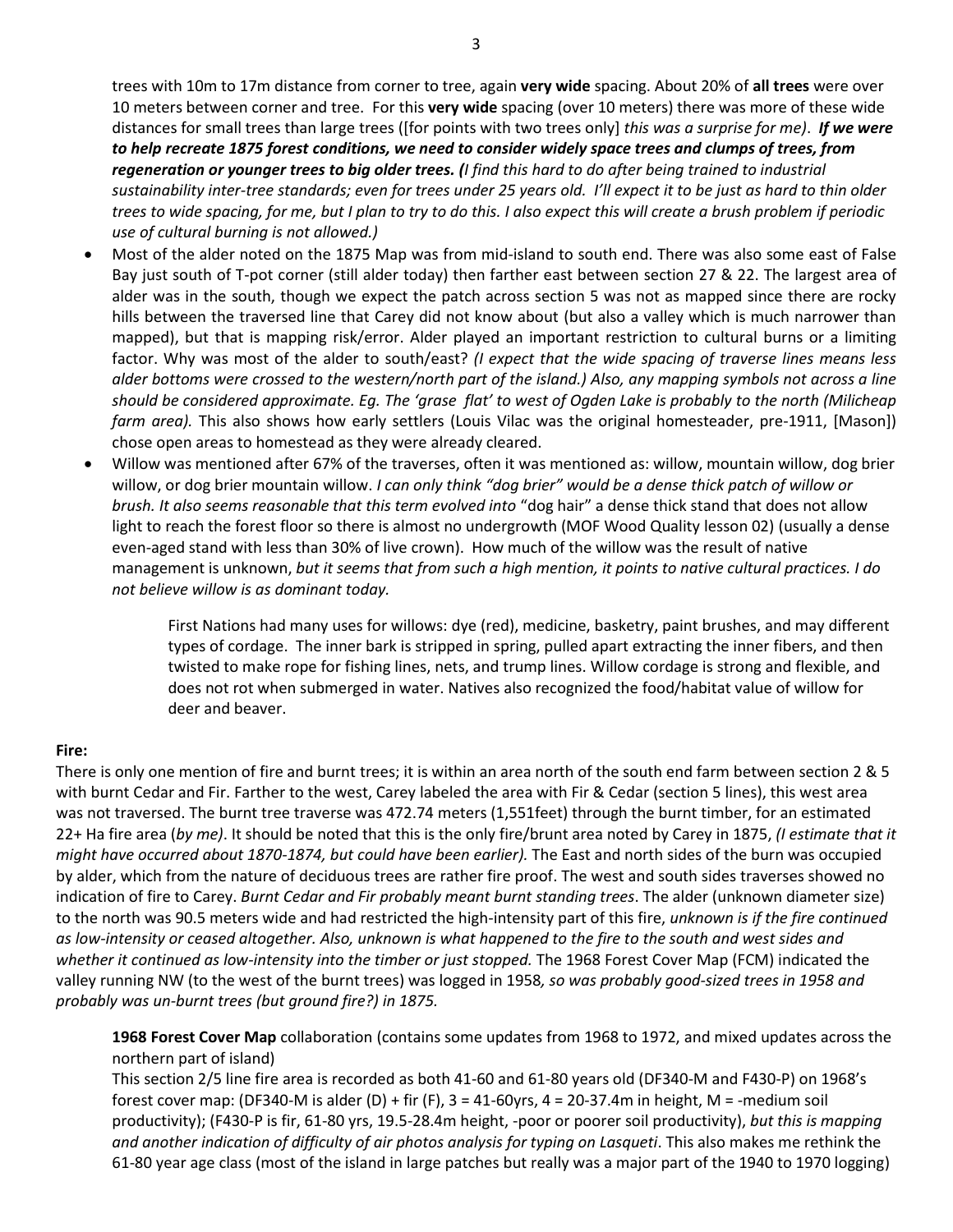that shows up on the 1968's forest cover map. *I used to think it was one or more low-intensity burns during the late 1800's but now I wonder if it was just delayed infilling* that happened after the First nations left following the 1862 smallpox epidemic, *of course it probably was both.* What we know is there was an abundance of 61-80 year old trees after harvests in the 1850-1960's*, or at least this area was mapped as that probably from tree*  heights *in 1968.*

It is interesting how each new bit of history can lead to re-analysis of previous beliefs. It will be interesting to analyze this fire/burnt regenerated timber in the 1919 legal survey and any additional fire information that can be found.

**South end farm**: Continued from above. J.C. Hickson's pre-emption was the bottom land known as the south end farm. In Aug. of 1875 Hickson was not living on the island. I found a mention of him in Elda Mason 1<sup>st</sup> edition (Appendix 3). This area was reported to be small cedar and alder and contained a corner. **No bearing trees were used at this conner**; while elsewhere, Carey recorded in two different areas, 4" alder trees as a bearing trees. *I can only estimate that most of the alder and western red cedar trees on this bottom land were under 4" in diameter. Was this from First Nation management or JC Hickson's recent management?* We now know that else-where in this bottom land that there is a newly discovered archaeological site and probably the whole bottom land area was managed for a long time (estimated 3000 years) by the First Nations. *The tree data from Carey does not mean Wayne's research is wrong about the cedars & fish, just that the whole bottom land was not covered by big cedars in 1875 but by small alders. (Probably the big cedars would have been around the edges of the bottom land* (as Wayne reported). I found no mention of fish in Carey's notes*. Was Wayne reference survey the 1919 survey?)* Was the south end (farm or valley bottom) managed by First Nations by fire? If so, what were their goals? Were the plants from this wet field/wetland area used for basketry? Berries? Was some of the area used for firewood, short rotation? What do the tools found tell us? *I would expect many tools have been picked up and are now lost since this site has been occupied and worked (farmed) by settlers since 1875 off-and-on. The small diameter of alder on this site may also supports First Nation exodus in 1862-3, as there was a twelve-year period between the survey and 1862. Alder regeneration on wet soils is rather slow and spotty.* 

I would like to do some sampling of alder trees on Lasqueti that are 4" to say <8-10" diameters to obtain ages at breast height. The trouble using older trees is that it is impossible to estimate density and density affects diameter growth greatly. Alders regenerate in dense pure alder stands on bare disturbed soil, but seemed to regenerate as mixed species (in the past from early forest writing) where there is no major soil disturbance. Other old observations of young to mid aged alder stands talk about alder and cedar growing together, pre-1930 reports. (*Alder regeneration after fire may be influenced by the amount of bare soil, but this factor is unknown.) Now I think some sampling of younger alder is needed to figure out ages of under 4" diameter alder, under different conditions.* Such aging will only provide estimates, as we do not have a complete picture of conditions in 1875, only interpretations. Settlers drained this site, so we do not know how wet it was in 1875.

I did a little alder testing in winter of 2022 for a mixed Douglas-fir (Fd) & alder (Dr) site planted about 20 years previously. The dominant alder was 6.25" at dbh in a sloping wet spot, surrounded by Fd. Estimate about 19 years old. Two other Dr that were topped 10 years ago, were just over 4" dbh, topping was to set them back from overtopping Fd trees yet retain their nitrogen fixing ability. Both topped 4" dbh alders were also in higher density area of trees, so this also contributed to slower diameter growth. The topping resulted in a smaller growth ring and possible false ring for part of the circumference (continued slower growth after topping was probably from density conditions).

**Section 16 information at Richardson Bay**: Capt. Pearse's land and cultivation: To have 4 acres in cultivation in 1875 means the cattle were most likely oxen or a mix of oxen and milking cattle*. Also, it was very likely that this area had been prairie, not cleared from big trees. The prairies would have been created by fire by First Nations.* It would be interesting to determine how much of this area is old prairie area by soils analysis, but this would take landowner permission and whomever has the say on the crown land of section 16. Also, a researcher would need to be found. In the late 1980's, I had observed infilling of pole sized trees on an open southern slope that had been historically free of trees (exception one wolf tree) within section 16. S*o, I now expect the openness of the timber, was from cultural burning.* So sometime in 1800's their started to be regeneration of this small pole sized trees (that I observed in 1989), which I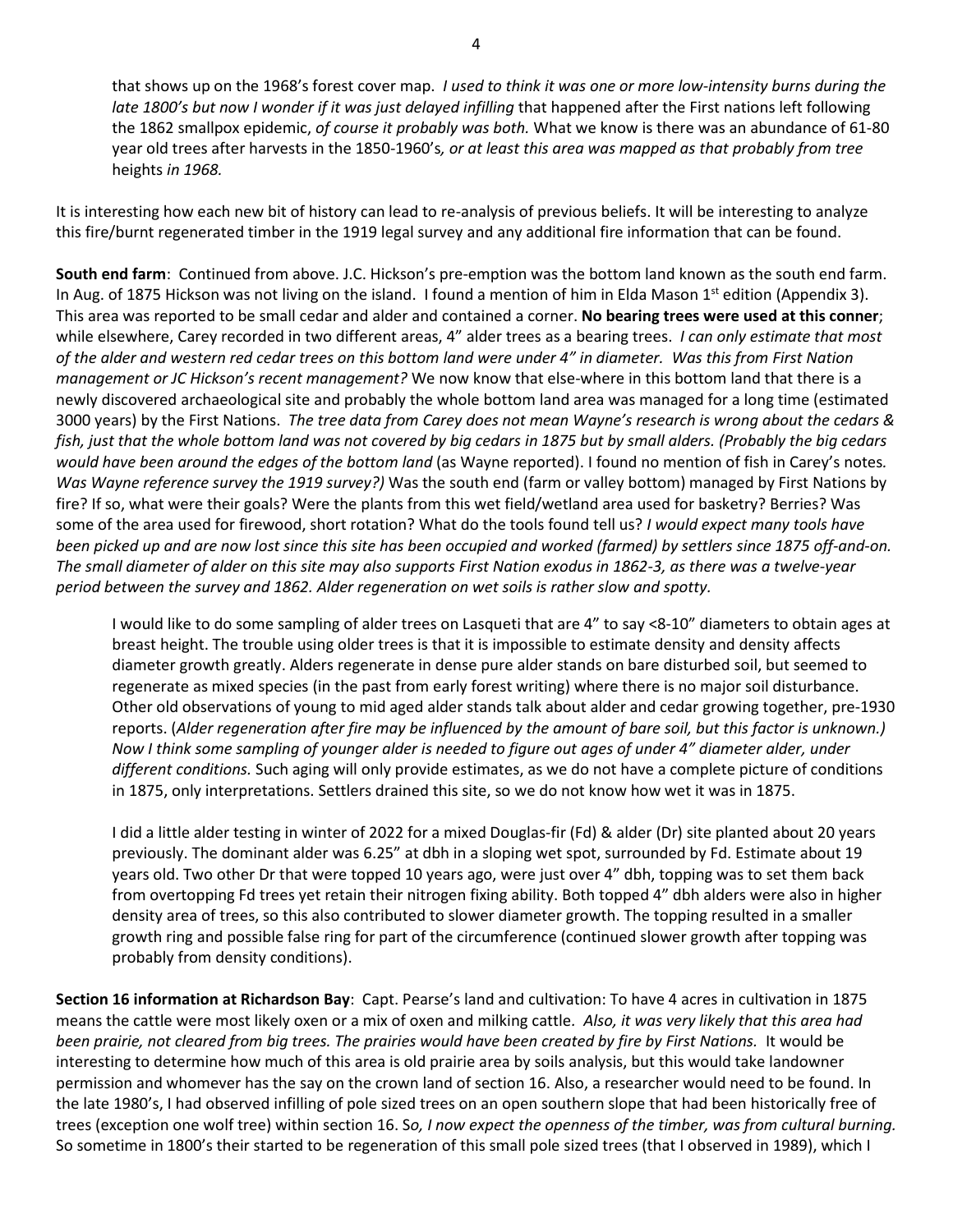now understand this regeneration was infilling. I plan to do some aging of the infill trees in 2022. *This could indicate when First Nation use of this area ceased.*

The next part is a bit more technical, but I hope is still interesting.

## **LOOKING AT LASQUETI TREE SIZES AND NUMBERS IN 1875:**

While my calculations are only estimates of forest conditions, I used actual data Carey collected. I also analyzed the notes written by Carey. The number of line & bearing trees and their diameter's give a picture, but remember they are only a very small sample (114 total trees measured for diameter). Lasqueti is 73.56 Km2 so this is 1.52 trees per Km2 (100 Ha), a very tiny sample. Though I use statistics for analysis, I am the first to say the results are not definitive, just another tool for estimating.

#### **Bearing trees:**

Most research using bearing trees to recreate past forest conditions talks about potential surveyor bias. Most of the bias is around individual surveyor selection of bearing trees. Differences between bearing tree diameter and line tree diameter distribution has led some researchers to believe this was caused by surveyor bias. *Unknown is why the diameter distributions were so different on Lasqueti* (chart 3 + 4) *than Salt Spring between bearing and line trees.* The distribution between bearing and line trees was similar on Salt Spring in 1874 (Chart 5) if tree number were proportionally calculated the same as real numbers of trees.

I have not found any detailed instructions to Surveyors in 1875, but it seems there can always be bias in surveys by surveyors. What I have found is that both the "Manual Systems of Survey adopted for public lands in Manitoba & in the Northwest Territories" 1871 and instructions from the USA were used at this time in BC. The 1871 Manual did not indicate tree selection criteria for bearing trees. The USA information about bearing tree selection was a list for different values with no priorities, so today researchers believe it was open to individual surveyor bias, as each surveyor it is believed chose their own priorities. Also in the USA, there was a distance limit to selecting a bearing tree, such a tree needed to be within 3 chains of a corner. In reexamining Cary's notes, I found one tree over one chain from a corner (1.4 chain or 140 links) otherwise all trees were under 0.89 chain or 89 links on Lasqueti. *Was this an indication of tree distances on Lasqueti, or a practice of Carey's?*

As Carey recorded only one bearing tree over 89 links (less than 1 chain) in the survey notes, I will estimate one chain was his usual cut-off for selecting a bearing tree in the 1875 survey. (Further study of other surveys done by Carey might show I am incorrect). Carey only recorded four trees at one corner on Lasqueti; mostly he used two trees but many times only one tree. I have not found a reason for this when USA instructions were for 4 trees per corner. It should also be noted that corner, sections 2, 3, 4, 5 showed no bearing trees; but was in young alder & cedar so there might have been no trees of bearing tree diameter or for some other reason. *Was it distance or another reason Carey choose different number of trees per corner?*

Taking a stab at estimating tree density from bearing trees is probably harder to do well from this 1875 survey; as there were 30 single bearing trees at corners or half section points, 24 points with two bearing trees, and only one point with four bearing trees. (The normal practice in the USA at that time was 4 trees per corner.) It usually takes >2000 points (600 points are considered minimum number) to get a reasonable estimate of density (using two trees per point) from early surveys. Carey's notes do provide 26 points with paired trees, from which inter tree distance can be calculated or accurately estimated by trigonometry. If I am correct in that Carey did not usually go beyond 100 links to select bearing trees, the distance from the corner to the bearing tree for the other 30 points meant, *inter tree distances for these corners are estimated to be more than the measured tree distance to the corner. Of course, there could have been closer trees in the same quadrant as the measured tree (behind the bearing tree from the corner), but recorded distance is still a pretty good indication of inter-tree distance.* There is no indication for why so many corners had less than 4 bearing trees selected.

dbh = diameter at breast height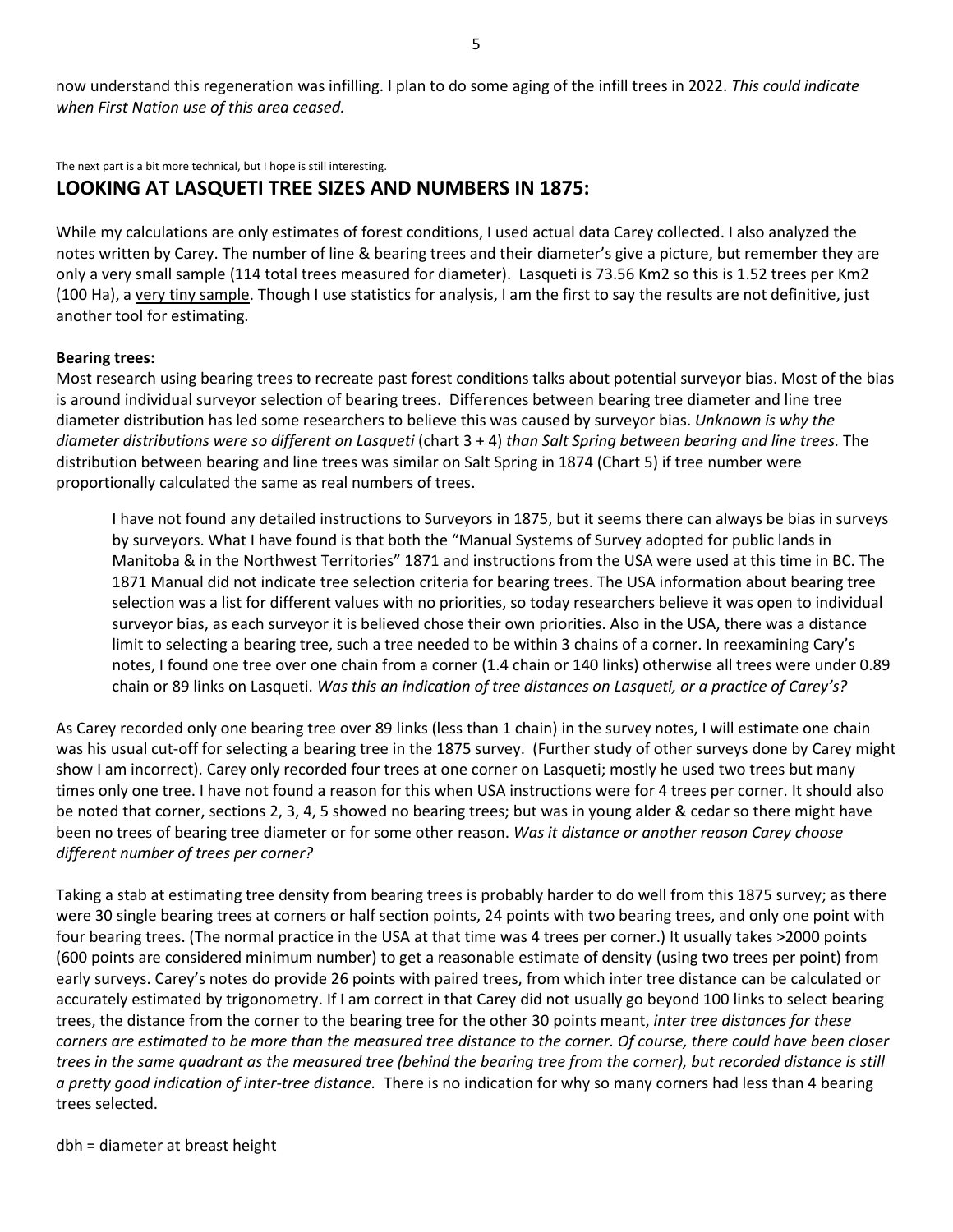BT = bearing tree Fd = Douglas-fir Ar = arbutus Dr = alder Cw western red cedar Hw = western hemlock

**From the paired trees** using average dbh: (most of the pairs were very close in dbh, which is why I averaged all of them)

14 or 50% were totally Fd, average Fd dbh's of pairs ranged from 7" to 34"; (dbh's of four Fd were 19-34"; 10 Fd were 7- 16" dbh) 2 were Fd & Ar with average dbh's: 18", 7" 4 were paired Cw with average dbh's: 31", 30", 11", 15" 1 was paired Dr and this was closest of any two trees at 1.4 m with average 5" dbh 1 was paired Hw with avg. 6.8" dbh 4 were mixed species with average dbh's: 12", 8", 26", 8" Looking at average dbh's for the whole set of paired trees of all species: 8 pairs had trees with average dbh's from 18.1- 34"; 18 pairs had average dbh's from 5-18" Looking at inter tree distances for the 26 pairs of trees using trigonometry: Mean 10.12m, median 8.55m inter tree distances Farthest was 21m, while least distance was 1.4m, of small diameter Dr Remove the small paired Dr and range was 4 to 21 meters between paired trees

**Single bearing tree** analysis of 30 BT's:

Species: 24 Fd with dbh's 6-36"; 3 Cw with dbh's 12, 14, 30"; 3 Dr with dbh's 4, 7, 8"

(10 Fd dbh's 6-16"; 8 Fd with dbh's 18-36") While the median bearing tree diameter was 12", the mean is 15.6". For all single BT's I used the corner to tree as the minimum inter tree distance, because no other tree was chosen as a BT. I did minimal inter tree analysis, the range was 1.4 to 18 meters as minimum inter tree distances for single BT points. 6.67 meters was mean distance between corner and tree, while 5.6 meters was median distance.

## **Line trees** = 34 trees

Line trees are trees located directly on a survey line. For line trees, only 3 were under 18" (9%) dbh, while 31 were over 18" dbh (91%) (26 of these were >30" dbh of which 9 were over 50" dbh and one was >8 feet in diameter), **so there were some documented very big trees on Lasqueti in 1875**. But again 34 trees per 61.94 Km (38.5 miles) is a very small sample or about 1 tree per 1.82 Km or (1.12miles) of survey travel. (One tree was either 9" or 119" dbh depending on interpretation of notes), median diameter was 34" dbh, while mean is 40" dbh of the line trees. If line trees are a better indication of tree sizes, this helps indicate tree diameters were large and very spread out.

## **Looking at all trees and considering (minimum) inter-tree distances and diameter.**

There was no obvious pattern or relationship that I could observe. *There appeared to be a trend that bigger diameter trees had longer inter-tree distances (Or so it seemed until I looked at the* **very long inter-tree distances; then I realized for over 10.0 meters (corner to tree) inter-tree distances, there were actually 9 trees for both <18" diameter trees and >18" diameter trees.**

It seems line trees were larger & older, while the majority of bearing trees were smaller. *Does this represent bias by Carey or was it representative of the forest in 1875?* There also were no trends in soil rates to tree diameters. It seemed that bigger diameter trees were to the northwest end of the island, but again little real data was provided. It seems that 'alder bottoms' & big timber were 1<sup>st</sup> rate soil; 'bigger' trees on rolling terrain were 2<sup>nd</sup> rate soil; 3<sup>rd</sup> rate soil and hills had the most mix of diameters; but Carey did not provide enough information, *so this is my impression from trying to analyze soil rates to tree diameters*.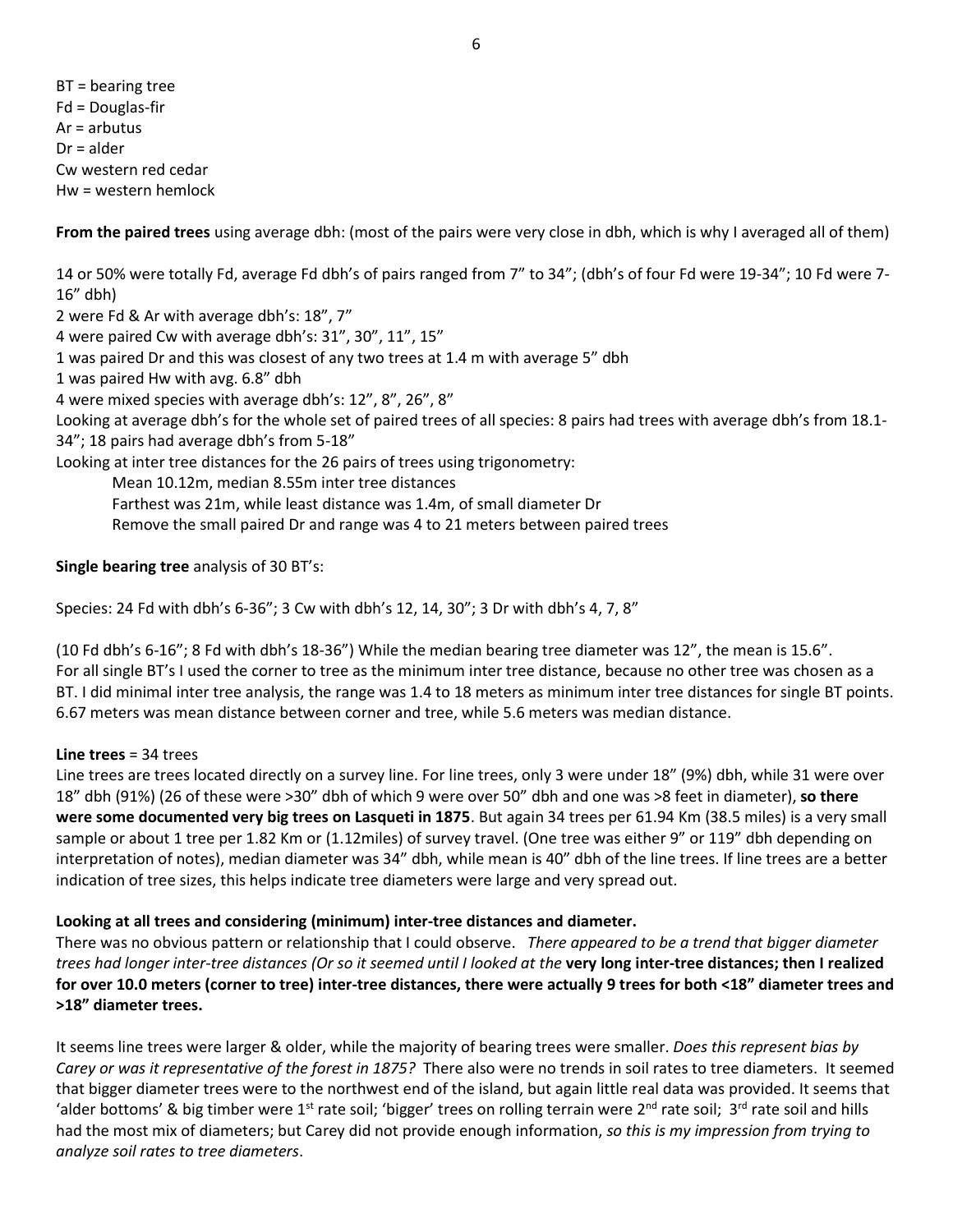I am not a great math person, but I attempted to try some tree density calculations (Delcourt, 1976) and found they were just math calculations of density for average distances. When I looked at comparing survey points with two trees to each of the trees used for the two-tree calculation, it was just averaging (for the formula I used). The twenty-five single points had 10 points with over 200 trees/Ha. While the 24 (t/point) had only 3 points with >200t/Ha*. For me this may present an average tree number per hectare (very small sample size so a large uncertainty and not considered an adequate sample size), with better averages from 'more trees per point'.* It still does not allow for or show the variation within an area, or provide one with an image of the landscape. There is also a basal area calculation that uses four trees but on Lasqueti's 1875 survey there was only one point with four trees.

*I think the actual survey data of tree diameters and distances provides a better picture of this variation,* and shows that tree diameter is not related to distance or probably density*.* Just that single tree points that are short (point to corner), greatly increase density estimates, as would be expected*. I believe Chart 1 density calculations were from different formulas for Lasqueti vs Salt Spring, but the formula Bjorkman used is theorized to be more accurate, but does not include basal area. For the above reasons and testing done by Levine et al, 2017, I question the reliability of historic densities calculations from either survey.*

| <b>Possible? Comparison of Lasqueti and Cowichan</b><br><b>Valley densities</b> |               |               |                      |
|---------------------------------------------------------------------------------|---------------|---------------|----------------------|
|                                                                                 |               |               |                      |
|                                                                                 | # of          | % of Lasqueti | % of Cowichan Valley |
|                                                                                 | trees         | 1875          | 1856                 |
| Forest plus<br>undescribed                                                      | >315          | 20%           | 39%                  |
| Open Forest                                                                     | 151 -<br>315  | 18%           | 15%                  |
| Plains                                                                          | $35 -$<br>150 | 50%           | 23%                  |
| <b>Prairies</b>                                                                 | $0 - 35$      | 12%           | 12%                  |
| TOTAL                                                                           |               | 100%          | 89%                  |

**Chart 1.** This is just **a rough comparison** because there was not enough information to directly compare data. Density calculations formulas were different between the two surveys. 50 % of the Lasqueti densities were based on one-tree points, one four-tree point, and the rest two-tree points; *which I do not consider accurate*. Cowichan Valley information was from Bjorkman's thesis's (figure 8 and table 4). The 'Forest plus undescribed' per centage would higher if swamp & bottom land (additional 11%) were added as their tree/Ha were over 315 line. Since I knew about Salt Spring's densities, I wanted to compare them to Lasqueti, so then learned they are not comparable.

The similarities between prairies and open forest are interesting. The differences between forest and plains may be the difference in soil types (amount of soil in the rolling Cowichan Valley vs Lasqueti which is very rocky with a lot less soil). Another factor is that cultural burning and low-intensity fires are known to create forest conditions that are very different from place to place.

The other point is that tree numbers do not represent the landscape picture as well as basal area and Chart 6. illustrates that larger diameter trees dominate one's view. Chart 6. is a three-aged stand. *This may be why most people believe "old-growth" is mainly big trees*.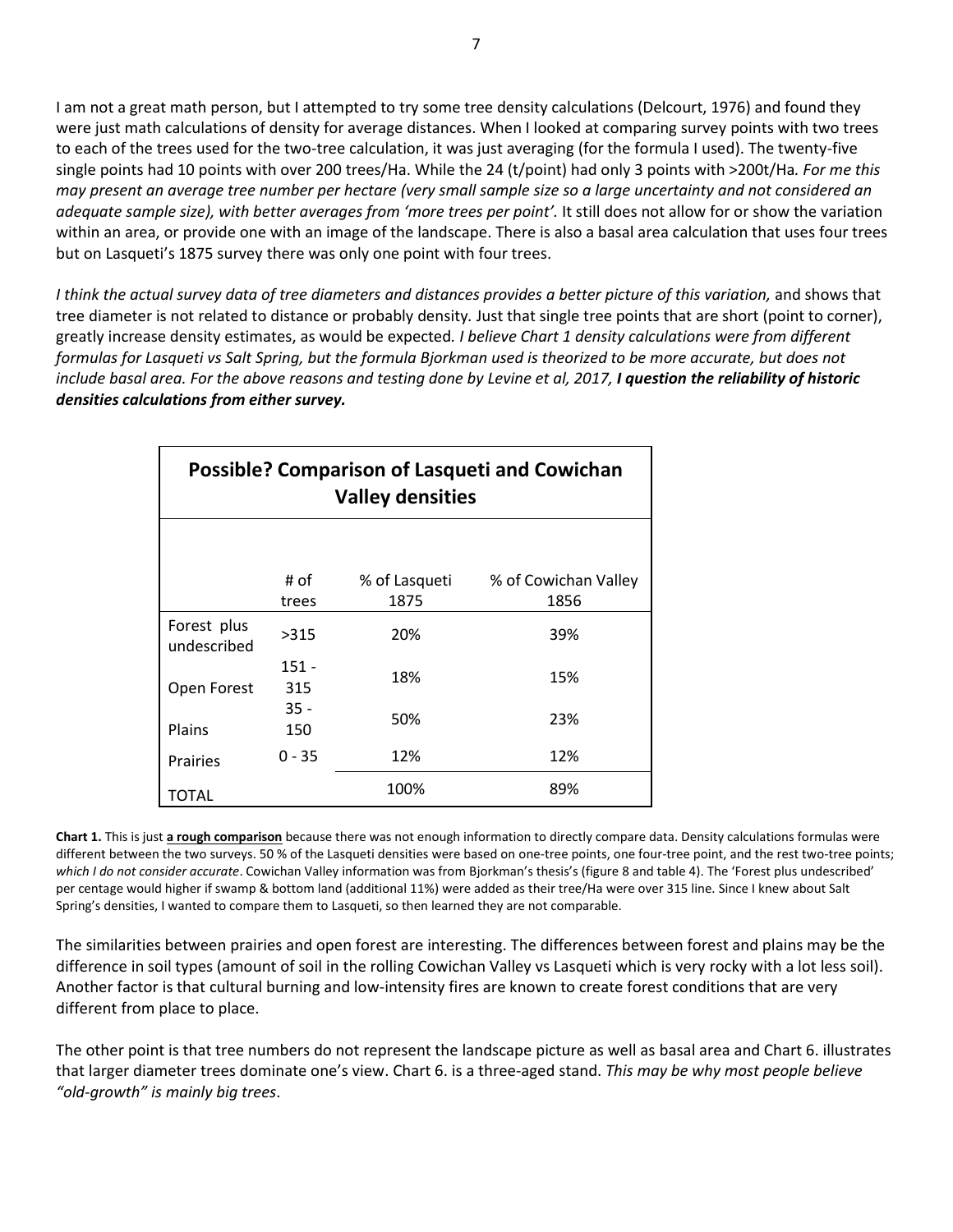#### **Younger or small trees were noted very often:**

The number of times **young or small** trees were noted at the end of traverses was 39 times (81%) in the traverse notes, ("undergrowth young fir or fir and cedar or small fir (usually with salal but not always)". Chart 2 starts at 4" diameter, since Carey recorded two 4" diameter trees and includes all the trees from Carey's 1875 survey. This young percentage from Carey's notes would go up if some other species were also added to young and small trees (eg 'dog brier mountain willow'). The distribution pattern of tree sizes (if these small trees were added onto chart #2) indicates (*to me*) an approximate all-aged/multiple aged patterns of tree sizes, which also indicates low-intensity fires.

> Isaac in 1940 believed that "Thus there may be forests of one, two. or even three distinct age classes of Douglas fir occurring more or less groupwise, but there will not be an all-age forest." Isaac was writing about CWH forests, (in the foothills & mountains) not coastal dry CDF forests. Isaac beliefs are quite different than Howe's research in 1913, where Howe recorded both younger Douglas-fir patches and younger Douglas-fir trees (=<100 year old trees [ages were: 30, 50, 70, & 100 years old]) within older stands (averaged 54.3 Fd trees/Ha remained after logging plus Cw & Hw). Bakker et al demonstrated the amount and intensities of fires in the San Juan's.



**Chart 2.** Tree diameters in 2 inch increments (horizonal) to number of trees (vertical axis) for both line and corner trees (114 trees) Lasqueti 1875. The difference between line trees (chart 4) and bearing trees (chart 3) on Lasqueti is quite different than line trees and bearing trees on Salt Spring (chart 5) from the 1874 survey, though the Salt Spring chart was proportion rather than tree numbers. Actual 'natural/never cut' all-aged stands rarely demonstrate an exact inverse J curve size distribution. The inverse J curve model is a balanced mathematical distribution of all aged trees at a balanced distribution. Most low-intensity fire/all aged stands deviate from the balanced model. This complexity of distribution among "fire created all aged" stands, with each area having a different size distribution, has been claimed as another indication of low to mixed-severity fires and the complexity of forests with this fire regime.



**Chart 3** Just Lasqueti bearing trees. Bearing trees were recorded to locate survey points in the future.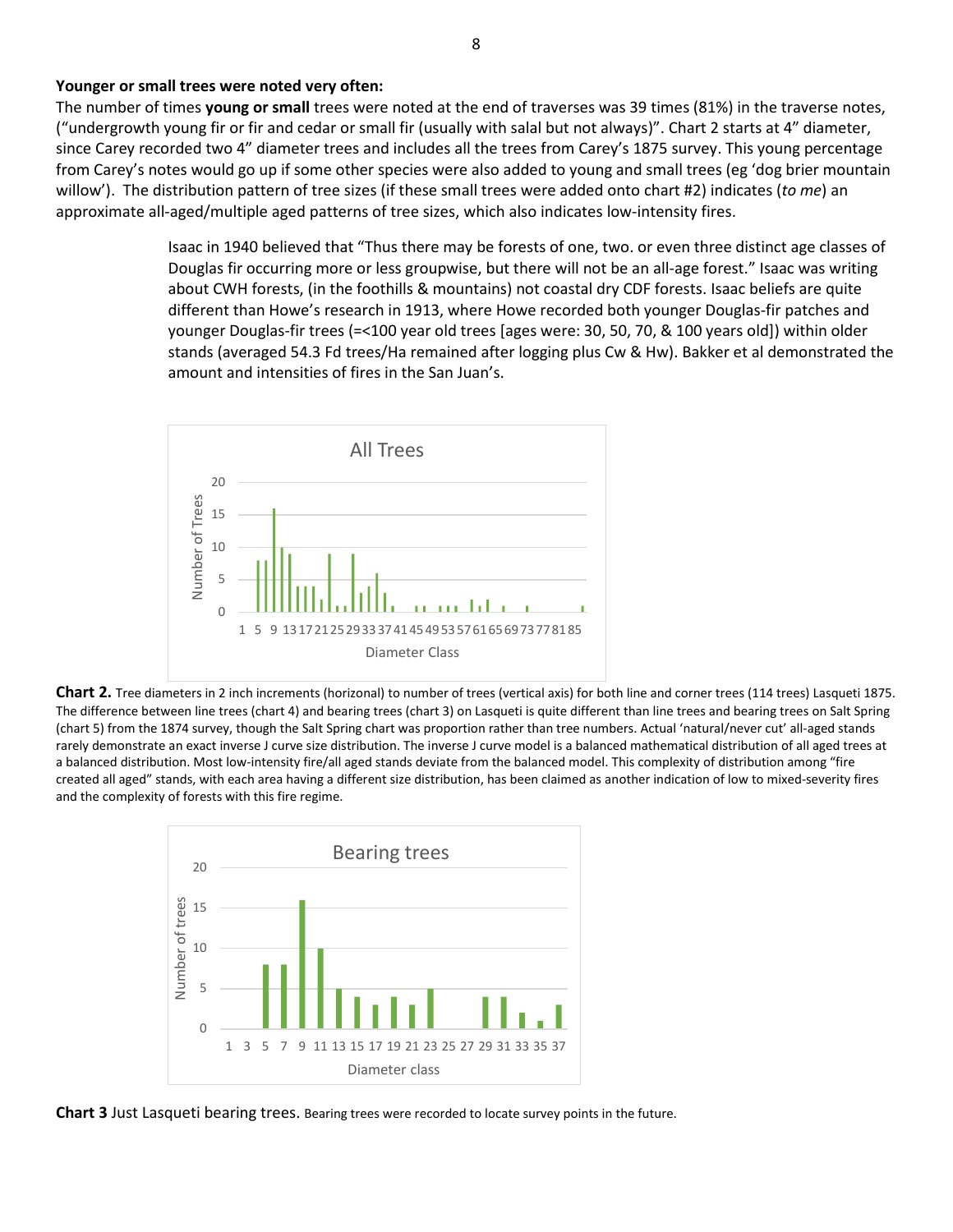

**Chart 4**. Line trees for Lasqueti. Line trees were trees that survey lines went through, only dbh was recorded and position along the line.

Chart 2 & 4 have the last tree in the 99" dbh class, so this tree diameter would be more to the right.

**Chart 3 & 4** demonstrate that size ranges of bearing and line trees were quite different. I have not found an explanation for this within the data. Possible reasons are:

- 1. Bjorkman said the line tree diameters were inversely weighted by the inverse diameter, a statistical averaging technique. We also do not know how the proportional tree numbers were created. (Chart 5)
- 2. One possible reason is an avoidance of taking line tree data by the surveyor. The number of line trees per mile on Salt Spring Island in 1874 was 5.12 trees per kilometer, while Carey recorded 1.0 tree per 1.82 kilometer (0.55 trees per kilometer).
- 3. There were many corrections to Carey's line lengths and bearing in 1919*, which raises the question of Carey's surveying accuracy.* About 40, ½ miles lines (40 chain segments) showed corrections in 1919 by surveyor McDiarmid. From the few 1919 survey pages I have found, there were no line trees recorded, just comments on the forest conditions along the lines.

So, if want to try to compare Lasqueti to Salt Spring survey information. My diameters are inches and Salt Spring diameters are centimeters. My trees are by number of trees and Salt Springs line tree numbers are by some sort of proportion. All the Salt Spring densities (proportion of trees) were likely determined by a math calculation, so is an estimate or construct not real data. **There is no direct way to compare these charts**. I believe neither had 600 points, which are considered minimum number to get accurate density information from.

> Yet I did compare them to try an understand Bjorkman's work better. Given that I do not understand the math behind Bjorkman's proportional numbers of trees and how it relates to trees/hectare. It appears the Lasqueti (chart 2) and Salt Spring (chart 5) indicate a similar pattern in distribution of tree diameters between Lasqueti 1875 and Salt Spring 1874 in the late 1800's. Both express a rough inverse J curve that indicates an almost "normal" or ideal balanced size distribution for all aged stands. Both have a unimodal bump in small to mid-sized trees. (Size is only an indication of age – no trees were aged.) (Neither legal survey was an inventory of trees.) Both do not show the youngest tree sizes in the curve as they were not recorded. I have not examined the Salt Spring survey but just used Bjorkman's information. There appears to be a major difference between "line trees and bearing trees" between the two islands by the different surveyors or by the way Bjorkman determined proportion. Neither shows the dominant trees or the landscape view or forest condition at the time, as well as does Chart 6 which expresses that size & basal area of the big trees would dominate one's view (eg. in a three aged stand).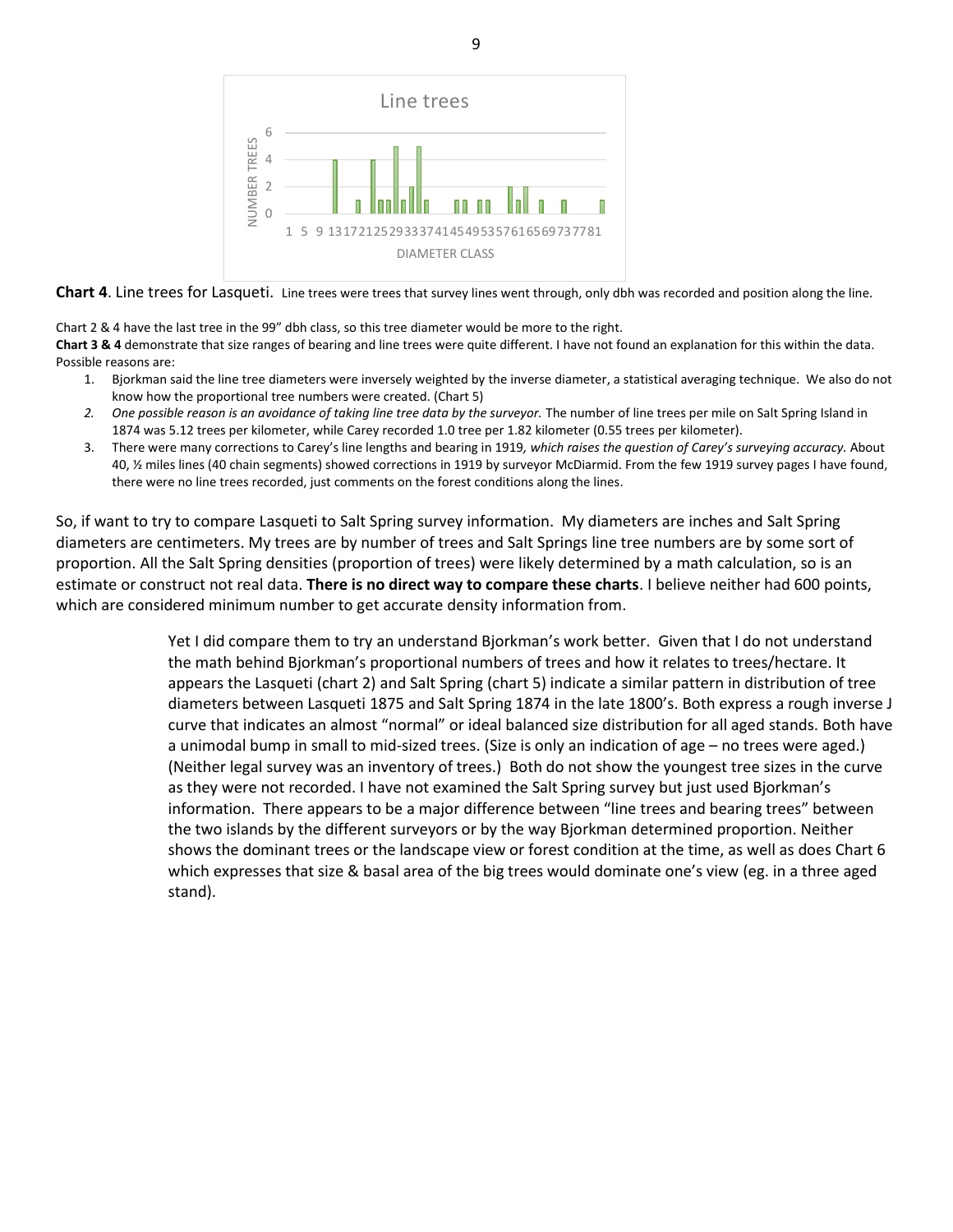

Figure 10: Tree size frequency histograms for Saltspring Island; the black, dashed line represents the bearing tree data from 1874, the grey dashed line represents the bearing tree data from 2007 (the one closest tree at each site), the black solid line represents the line tree diameters (weighted by inverse diameter) in 1874, and the solid grey line is all 2007 trees (up to 10 at each site).

**Chart 5.** Is Fig 10. from CHANGES IN THE LANDSCAPE AND VEGETATION OF SOUTHEASTERN VANCOUVER ISLAND AND SALT SPRING ISLAND, CANADA SINCE EUROPEAN SETTLEMENT by ANNE D. BJORKMAN, 2008, UBC Masters thesis. No changes were made, this is a photo clip.

*Bjorkman did not mention anything about either smaller or around 6" (15 cm) trees (in 1874) being avoided due to expected life survival after being blazed.* Bjorkman does not mention basal area relations to tree numbers as shown in chart 5. Nor that the smallest trees were not recorded and are left out of her analysis*.*

*From a retired forester's point of view, if one added the small missing tree sizes to the Charts 2, 3, & 5, they would show a reverse J curve to tree numbers.* Though I do not understand Bjorkman's tree numbers proportionality; her 2007 survey and 1874 both indicate this reverse J curve, if small trees were added in. The reverse J curve of tree sizes is well understood to represent a balanced distribution of "all aged" stands that develop from low to mixed- intensity fire regimes. Though no "natural or original" stand ever shows this exact curve, there are always deviations. *What is interesting is that Bjorkman's 2007 data (after fire suppression for over 70 years) and chart also indicates this pattern even more classically without the small diameter modality*. Again, is Bjorkman's proportionality calculations causing this or why? Or does it just indicate that within her study area, there is a balanced tree size distribution to the tree population? *This seems most likely to me.*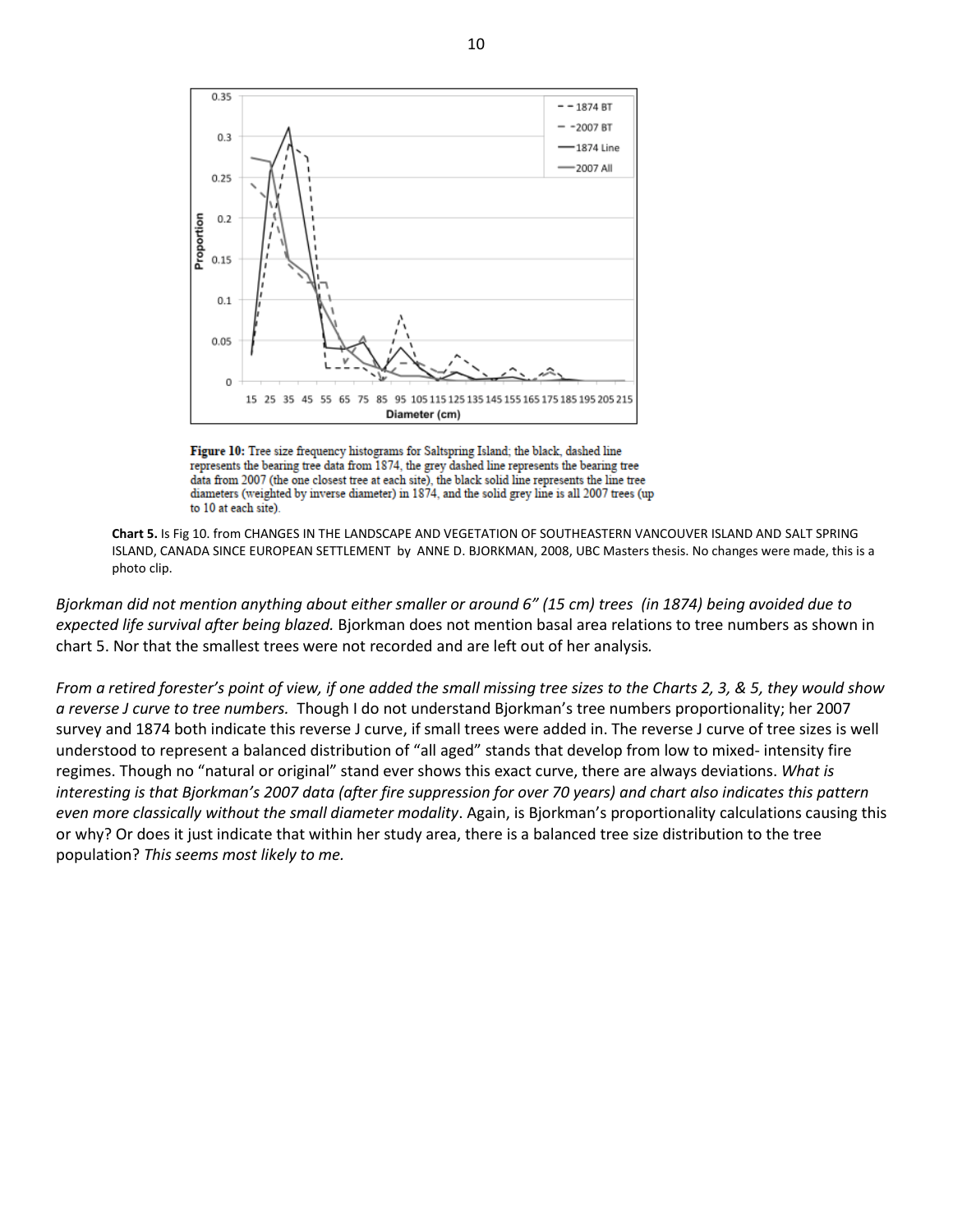

**Chart 6 is slide 72** from Ecological Forest Management **–** Northwest Natural Resources Group by Rolf Gersonde, 2016. This is a photo clip of slide 72.

This Chart 6. helps explain why tree #'s by tree diameter classes does not show the landscape picture of the forest. The bigger basal area trees dominate the above image, though there are fewer of them. On the left is a simulated profile image of the three aged stand. For Chart 2. I changed the diameters (dbh) to basal area and multiplied by tree number; then I grouped the dbh's/basal area into three sizes: for trees between 5 to 23" dbh there was 16% of basal area; for trees 25 to 36" dbh there was 27% of basal area; and trees over 36" dbh have 58% of basal area. Trees over 24" dbh represented 85% of the landscape, *therefore would dominate the landscape view*. Chart 3 just "bearing trees", has 52% of basal area from trees 24 – 38" dbh, so big trees would still dominate the landscape view.

## **Putting both corner and inter-corner trees together:**

Tree species percentages were: Fd 72%, Cw 15%, Dr 8%, Hw 3%, Ar 2%, Mb 1% from all the trees recorded in the 1875 survey. This is the mean percentages for the whole island. 17 points had trees over 18" dbh or 32%, while 36 points had trees under 18" dbh or 68%. *This using of points rather than tree number is probably a better analysis of island tree size in 1875, but is also a way to check assumptions.* But remember there could have been size bias in tree selection, also this is a very small sample size for determining tree size and was not done for forest analysis but to locate corners. Chart 1. Also shows that there were more small trees than larger trees. **This size distribution dispels the belief that CDF "oldgrowth" on Lasqueti were mainly big trees in 1875, but I recognize the big trees would have dominated the landscape view** (same as basal area)**.** Though I think there were a lot of areas of big trees (as indicated by the number of early logging leases [*7+ from my estimation* {Mason & other records}]). Even in the open forest there were big trees, eg the crown land task force in 1988 found an >1.3 meter diameter stump high on a ridge. One thing about low intensity fires (cultural burning) in dry ecosystems is that they are known to create wide spaced big trees and clumps of trees, *I would*  say especially over the 2<sup>nd</sup> & 3<sup>rd</sup> rate soils (rocky hills, scrub fir, or scattering fir trees, and grassy conditions) as Carey indicates. They also promote grasses and forbs such as the "pea" that Carey notes. Mason also mentions a number of early pole logging operations, so there were stands of smaller diameter, relatively dense tall trees also (probably 60 to 120 years old in 1920's depending on soil conditions). (To create the pole logging conditions, there had to be a few fires or high-intensity patches within fires, from 1800-1860 that would have caused this pole regeneration so that trees could be logged => 1920.) There were 41 fires on the studied sites in the San Juans in the 1800's with 24 of the fires between 1800-1860, so the likelihood of multiple fires on Lasqueti during this period would have been high. Lasqueti's First Nation population was robust until 1862, despite the Gulf of Georgia areas epidemics from about 1760 to1862.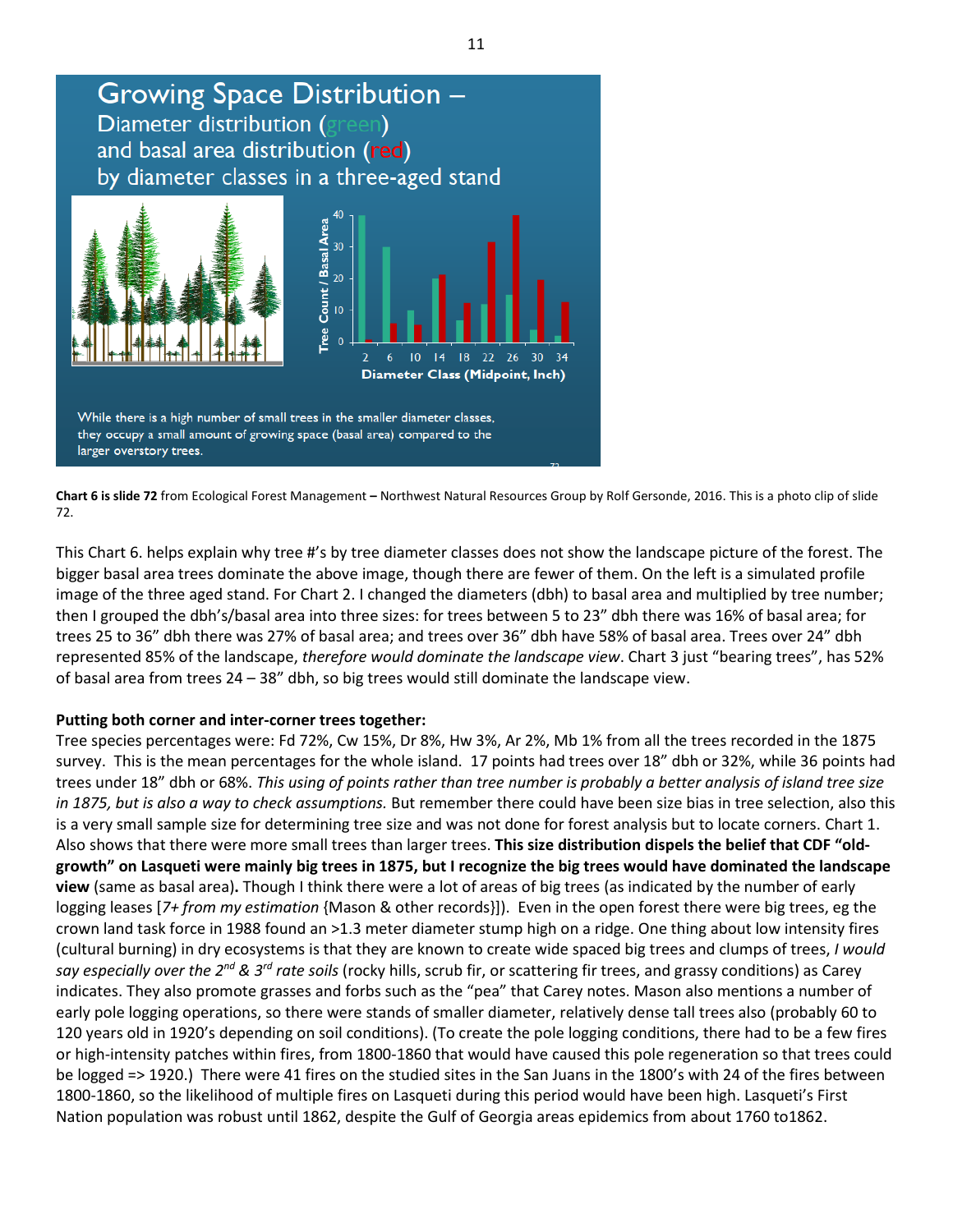Looking at inter tree distances for paired trees using trigonometry there were 26 pairs. Mean distance was **10.12m**, median distance was 8.55m for inter tree distances. Farthest was 21m, while smallest was 1.4m of small diameter Dr. If one removes the small paired Dr and range was 4 to 21 meters between paired trees. The mean distance for all trees to corner was 6.54 meters but this is not really inter-tree distance, just an indication.

- I have just measured some 68 years old trees (1950's logging) for inter tree distances and found from 1.1 to 7.3 meters distances with **average (mean) 3.9m** (these were "precommercial" spaced [thinned] about 32 years ago). *An interesting observation is that though there is less forest floor fuels the ladder fuels are still high in these stands.*
- In mostly older tree areas (probably the 61-80 1968 Forest Cover Map age class) now 80-134 age class, the mostly older trees (not harvested in 1950's but mixed together with regeneration from harvesting) inter tree distances were 2.5m to 8.2m with **average 5.8m** between trees. Another older & younger mix stand of trees ranged from 3.0 to 12.1m with **average of 6.7m**. The older 80-134 year trees definitely had wider average spacing.
- In **three other** rocky shallow soil depth areas on my property, I also did some tree density counts of stumps and live harvestable size trees (considering today's off-island market or "J" quality logs), and got six live harvestable trees for every stump - in all three areas; this estimation was just a count. I believe crown closure is much denser with the six trees per stump than just the crowns from the stumps would have been. I recognize these counted trees were mostly growing in 1950's but were very small then and had much smaller crowns.
- Today's forests are producing better quality and more (industrial type) trees than the cultural/lowintensity fires produced for our pre-1862 forests. If today's forests are left to old-growth age, they will be much denser than most of the 1875 forests, *what is unknown is how future natural disturbances will affect them and even whether they will reach old-growth age.* Especially with our past and present fire protection policies*, I believe that the fire risk keeps increasing the longer time goes by without a fire.* Will they be able to reach 1875 forest conditions or 1850 forest conditions under a no-management policy and normal natural disturbances?

## **Tree form is often related to inter-tree distance**

The range of inter tree distances also produced a lot of trees with large diameter branches (wolf trees). Some of these large branches were close to the ground and some were within the upper crowns (*personal observations on crown land and my property*). **Low down large branch** size is an indication of wide distances between trees at a young age. While the large **crown** branches (candelabra, reiterated, or crown trunks as they are sometimes described) demonstrate the crown were opened up later in the tree's life and/or the crowns were thinned internally and there were no other crowns nearby. These special large crown branches probably only develop after crown modification (loss of part of crown) later in the tree's life. (*I would expect the natural crown disturbance was from wind thinning of crowns and/or snow breakage in a healthy tree.*) After such a crown disturbance, over time the large crown branches develop and can provide the landing and nesting platforms needed by Marbled Murrelets. *I believe these character trees are disappearing from our forests and are not able or will not be able to develop from our present dense trees without some changing the densities of the trees and modifying the crowns.* How to modify crowns is another question that needs answering.

For us to create wolf trees, we would have to rethink regeneration patterns and not always seek "well stocked" areas when regenerating the forest. *I have definitely reduced my opportunities by thinning and pruning my 21-year-old stands to more normal industrial standards*, partly because I was also trying to reduce fire risk (FireSmart) practices. I did not have the knowledge I now have. Nor could I safely introduce cultural fire in the small patch regeneration I had.

The large crown branches (candelabra) type character trees only develop in more open conditions and probably within late mature to old-growth age classes. It is usually an epicormic branch clusters that develops the second crown trunks. It is not just old-growth, but certain types of old-growth that are needed to recreate 1875 forest conditions. To re-create these candelabra character trees, we would need to re-think our forests and old-growth management. I have seen one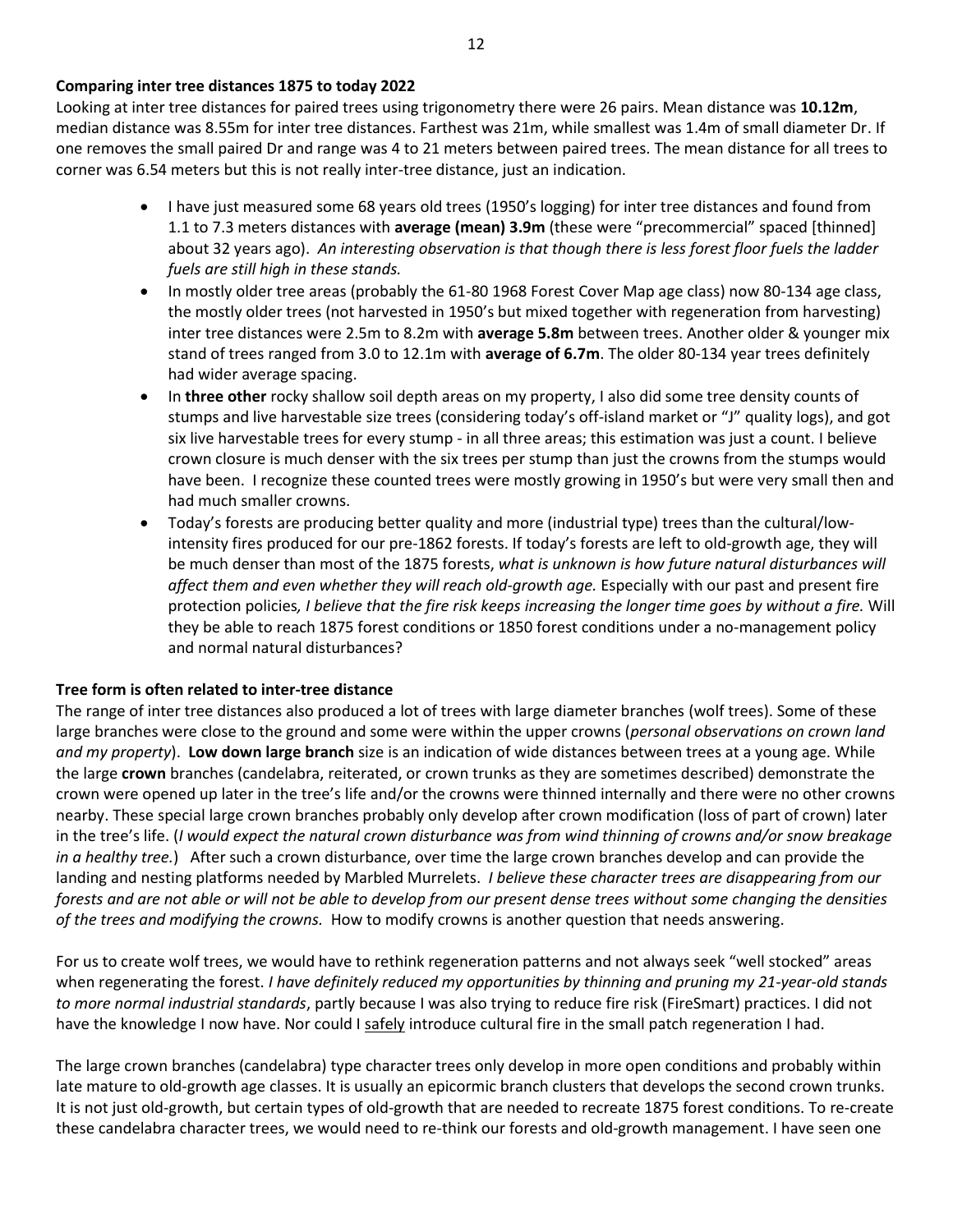research project that has tried to modify crowns to recreate these crown growths, so eventually the longer term results will be known for coastal redwoods.

More open forest conditions would mimic 1875 conditions, but would also present the problem of how to maintain them (brush growth). Both re-creation and maintenance of open conditions have to be part of one's goals if one wants to mimic <1875 forest conditions.

For older trees, thinning is the way to increase inter tree distance and open up a stand. How much openness and for what per centage of the forest it is needed to recreate 1850 conditions is unknown. For marbled murrelet platforms to develop in older trees, these trees most likely would also need some crown thinning. Occasionally, winter storms dump huge amounts of snow in our area. The west coast gets winter cyclones (coming from the ocean) that meet cold fronts (coming from the interior) causing a huge dump of snow. Such dumps/loads can cause branches to break opening a crown; in addition, such storms sometimes break the tops off many trees within a young to mid-aged stand. It may be this type of topping that can also lead to candelabra tree tops forming. Broken topped cedars often form candelabra tops or branches.

> Snow data from Seattle shows that major snow years were: 1852 (on the ground for 2-3 weeks), 1861, 1880, 1884, 1894, 1896, 1916 (53" in two months), 1923, 1943, 1950, 1969 (unknown is how many of these years were cyclone meets cold front snows, which are most likely to brake crown branches).

This also highlights that **fire, snow, and wind** were and are all common natural periodic tree or crown disturbances on the Island and in the CDF.

Please watch for these character trees as you walk in the woods; they were a product of some form of disturbance. Often, they are considered poor quality for timber, unless you want special character wood. Elda Mason also reports the poor quality of some of trees harvested in the 1920's and later. (Was the poor quality from the openness and/or repeated cultural burns? *Probably both, as open grown trees are also more modified/blown by winds and have more pitch pockets.)*

#### Part three is a summary as per winter of 2021-2022 **FIRE HISTORY SUMMARY ON LASQUETI:**

Fire history pre-1862 is sketchy on the island until more research is done. There is some evidence of an high-intensity fire in the middle of the island that happened in approximately 1700. So far, older fire history can only be estimated using fire histories from around the compass points from Lasqueti and in other similar or the same biogeoclimatic ecosystems as the CDF (eg. The San Juan Island fire studies by Bakker et al, Howe around the Gulf). My blog CDF & Fire presents a good approximation of pre-settlement fires returns.

> Research has shown one is more likely to find 'fire scarred trees the closer one gets to old First Nation villages', up and down the west coast. Lasqueti was well populated so*, the fire return would have been in the most frequent range of fire return for the CDF probably in the 1 to 17 years range with a 4-6 year median interval between fires* (Varney, 2021)*.*

The 1875 survey shows that sometime before 1875, there had been a 22-30 hector high intensity fire that killed the trees along the line between sections 2 & 5. Whether this high-intensity fire area was the only area burned or was the high-intensity area of a larger mixed-intensity fire is unknown. Aging a good representation of the trees in the area would give a good indication of fire date.

Elsewhere, we know that there were two fires in the logging slash of Rat Portage. In 1910, some of the slash of Rat Portage lease burnt for over a mile long area; then in 1919 some additional slash burnt in a fire around Hemmis swamp (along main road). Location and areas burnt are unknown for both these fires. So, the "40 acre slash" area (1919) was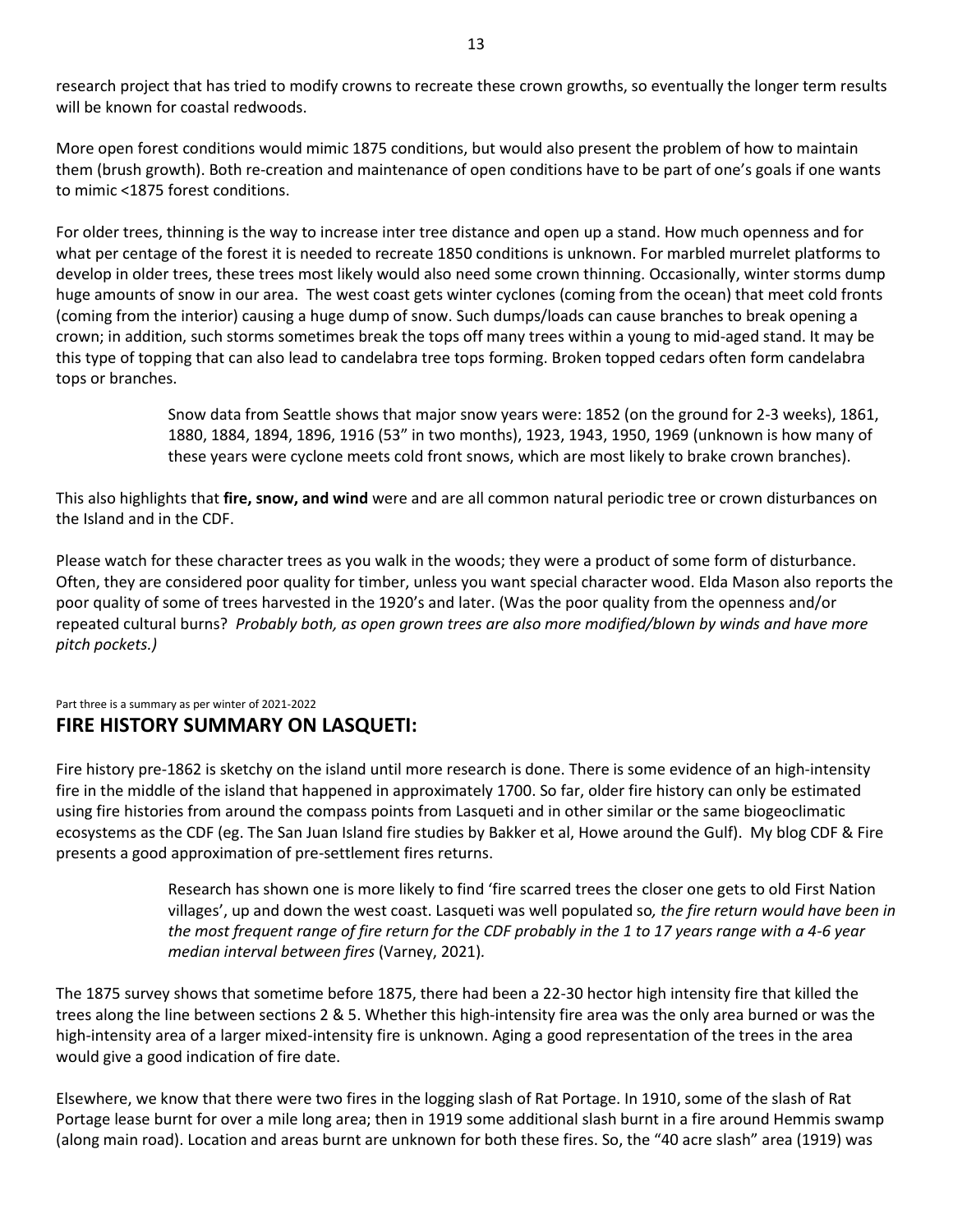either post 1910 logging or had been protected from the 1910 fire. Additionally, it is doubtful that either fire continued very far into the standing timber, because Forest Cover Map 1968 shows latter logging of these areas in the early 1900's.

Additionally, much of the 1950's logging slash was burnt and these slash fires provided the conditions for good forest regeneration. For the most part this regeneration has produced our dense forest of today. The trouble with dense regeneration since 1910 has been that there has been no fires since then. Periodic fires would have thinned and opened up the stands as happened in the 1700 & 1800's. Fire protection has enabled our dense 54 to 75 year old stands to remain dense with high forest fuel & fire ladder build up.

The 1968 Forest Cover Map has a big area of indications of previous burns and/or regeneration before the logging, but after the First Nation exodus in 1862-3. These were patches of forest remaining after harvest that indicate fires or regeneration from 1860 to 1925. The age classes were from: 1908 to 1927, 1888 to 1907, and 1868 to 1887 all within different areas. (This was early photo typing so *the tree height probably was used to indicate age.* Douglas-fir also grow slower when they are shaded than out in the open, *so they may have been older than indicated*.) The (1888-1907) age class is the most predominant area and located all over much of the island. Most of the other two (plus) age classes indicate fires or regeneration areas that are less than 120 acres (>47 Ha) patches, except for one large area at the south end, around Squitty Bay (maybe a settler caused fire [1908-1927 age class disturbance {fire?}]). What was the cause of this regeneration? *Was it all delayed infilling after the First Nations left, just mapped as different heights which was interpreted as different ages?* Were these settler fires, but some occurred way inland far from where the few settlers' establishments were located in pre-1900?

I have a larger area of the 1968 mapped area (1883-1907 age class) on my property, which I hope to thin in the near future. This will enable better age recordings since these trees need to be aged very low to obtain true ages. Only small trees can be increment cored this low and many of these trees are too large for my 16" increment corer at the germination site or just above it.

On an area so mapped on my property, a walk-through shows stumps and 'mapped 115-134' year old trees (also a few younger trees in patches) and one area of no stumps that contain the 'mapped' same size trees that had no trees harvested in the "about" 1950's. (Is this old-growth? What do we call this cohort [same aged type of stand]?)

On Lasqueti Island (Xwe?etay/Xwe"i"tay) the best history available is that the vibrant First Nation population of 1860 died or moved away probably by the end of 1863 (1862 small pox epidemic was cause). Therefore, cultural burning would have ceased about 1862. The 1875 survey's forest condition has to be viewed as 12-13 after cultural burning ceased. What is unknown is the amount of burning from 1863 to 1875, except for evidence of one patch of highintensity burning (evidence recorded in 1875). Did any of the early settlers burn any areas of the woods? Why was there a massive amount of regeneration (Forest Cover Map as from 1860 to 1925) that was not related to early logging? What is the real age of these trees?

*Even though cultural burning may have become a ritualistic practice, I believe each burner learned and modifieds their practices to better reach their goals.* Each site is different and different areas were held and managed to each family's goals. Some sites were more communal, especially farther away from the village sites. Then each village had different family groupings, which changed over time. Then there was trade and (Xwe?etay/Xwe"i"tay) was in the center of trading (from the wide range of obsidian points found on the island). A big part of trading was the exchange of knowledge, especially in a society that lives mostly outside. Today, cultural burning is a family affair, as it also *probably was pre-1862 on the island. So most cultural burning was a family affair with an element of continued learning.* Low-intensity fires (cultural burning) creates many variations on about the same landscape, depending on the goals of the individual burners*.*

How much was alder relied on to contain cultural burns is unknown. Also, if alder used for short rotation firewood production. How were the village sites protected from fire? What were the practices in the hills and what were the goals? What were the size of cultural burns? Can diameter of sticks/charcoal be determined at an anthropological/archology dig or in the lab?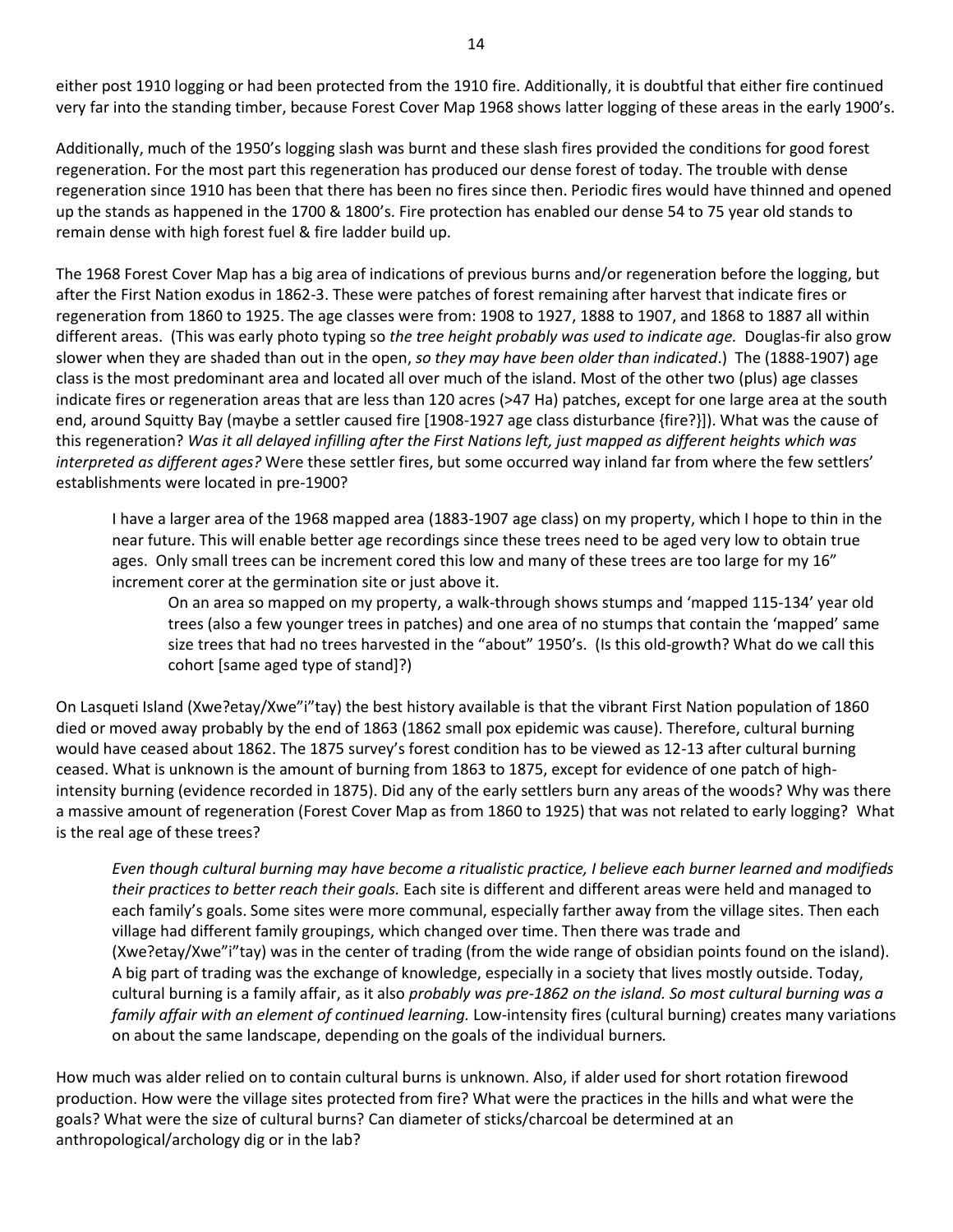Another observation (2021) is that for the old-growth trees we still have (that are rather isolated among younger trees) these old trees *are now at risk from a wildfire*, because of existing fire ladder fuel conditions around the old-growth trees (from *observations in 2021)*. Pruning or thinning can reduce the fire ladder wildfire risk from these smaller trees, just as thinning (eg. FireSmart shaded fuel breaks) can be used to help recreate more open conditions.

There are many physical as well as biological reasons for different results to the same type of burn on the island and between islands & Vancouver Island. Schroeder presents another view of islands pre-settlement (San Juan County) is at: <http://www2.rockisland.com/~tom/presettle.html> from research that was done in the early 1990's. I may have some different views about Schroeder's interpretations today, but he did this work >30 years ago and a lot of both forest and anthropological research has been done since that time. (Eg. We now know the bracken fern fields were First Nation gardens and were burned to help ease the harvest of digging the roots. Also, Bakker et al (2019) now provide a multiple island image of repeated fires.) Schroeder used historical quotes about the different islands to show that they were not all in the same forest condition (part 1.) pre-1870's. Then uses summaries of the 1874 legal surveys to illustrate conditions in 1874 (part 2.). Schroeder questions the effect of cultural or natural burning, thinking the climate and soils, were mostly responsible for poor growth of trees, which does not explain the many prairies and openness, but that shows how research reveals information over time (*we should keep learning*).

## **Tree spacing and openness**

Most of the younger trees would have been found on the 2<sup>nd</sup> & 3<sup>rd</sup> rate soils areas, or in the pockets of better soil areas *between the rocky areas*. These areas would have contained the even aged groups of younger trees between larger trees, tree clumps, or patches of larger trees that had been continually thinned by the by the cultural burning. Again, basal area shows the hilly areas would have visually been dominated by the larger trees on the landscape. The cultural burns would also have affected the species composition with the northern exposures showing more shade tolerant species. The 1875 survey map shows Hemlock as a species only in the section 14 & 19 area (mostly north sloping). Fire refugee areas would have been mostly north slopes and wet areas. Cultural burning would continually have been thinning different areas and enabling some new regeneration. The scrub timber would only be noticeable as one walked the hills. The  $2^{nd}$  &  $3^{rd}$  rate soils would also have contained the most open forest. Yet even the poorer soils can have oldgrowth conditions and bigger trees in the moist draw areas.

The forest conditions were not the same everywhere in 1875 on even Lasqueti. Some of the mapped 1888 to 1907 stands (between 1945-1970) were clear cut, some were selectively thinned, and some were not harvested (patches anyway) at all. Open Douglas-fir woodlands are now being recognized in other areas of the west, where they previously were not believed to be (Hanberry, 2020). These open Douglas-fir woodlands had much variation and historically had grass to carry low-intensity fires.

## **Another way to consider <1875 conditions is to review Interior Douglas-fir (IDF) and natural disturbance type (NDT) 4 conditions of the CDF.**

"For instance, stand-maintaining surface fires were common in interior Douglas-fir and ponderosa pine forests. Historically, these forests were all-aged and consisted of distinct groups (or clumps), usually of similarly aged trees, with a relatively open understory and interspersed grasslands. Such fires maintained these forests in this condition by essentially fire-proofing them: their vulnerability to crown fires was reduced, which effectively reduced the potential for succession to communities composed of later seral plant species." (From Extension Note 10 - Landscape Ecology and Natural Disturbances: Relationships to Biodiversity, 1997, by John Parminter and Patrick Daigle) The last 22 years of fire in the interior have shown what can happen to this type of landscape, after >80 years of fire suppression.

I present a challenge to the Biodiversity Guidebook 1995 about NDT types in "CDF & Fire" (Varney 2021). *In which I believe the CDF is NDT 4 (not NDT 2 [as per Biodiversity Guidebook, 1995]),* so I often refer to IDF (in BC) or other dry Douglas-fir forest information for this disturbance type information. (Interior Douglas-fir Selection Management by Ken Day 2012 is one reference I use.) The main climatic difference effecting trees between these two ecosystems (CDF & IDF) is rainfall. The IDF has lower 'yearly' rain averages but higher 'growing season' rain fall averages. Yes, the IDF is more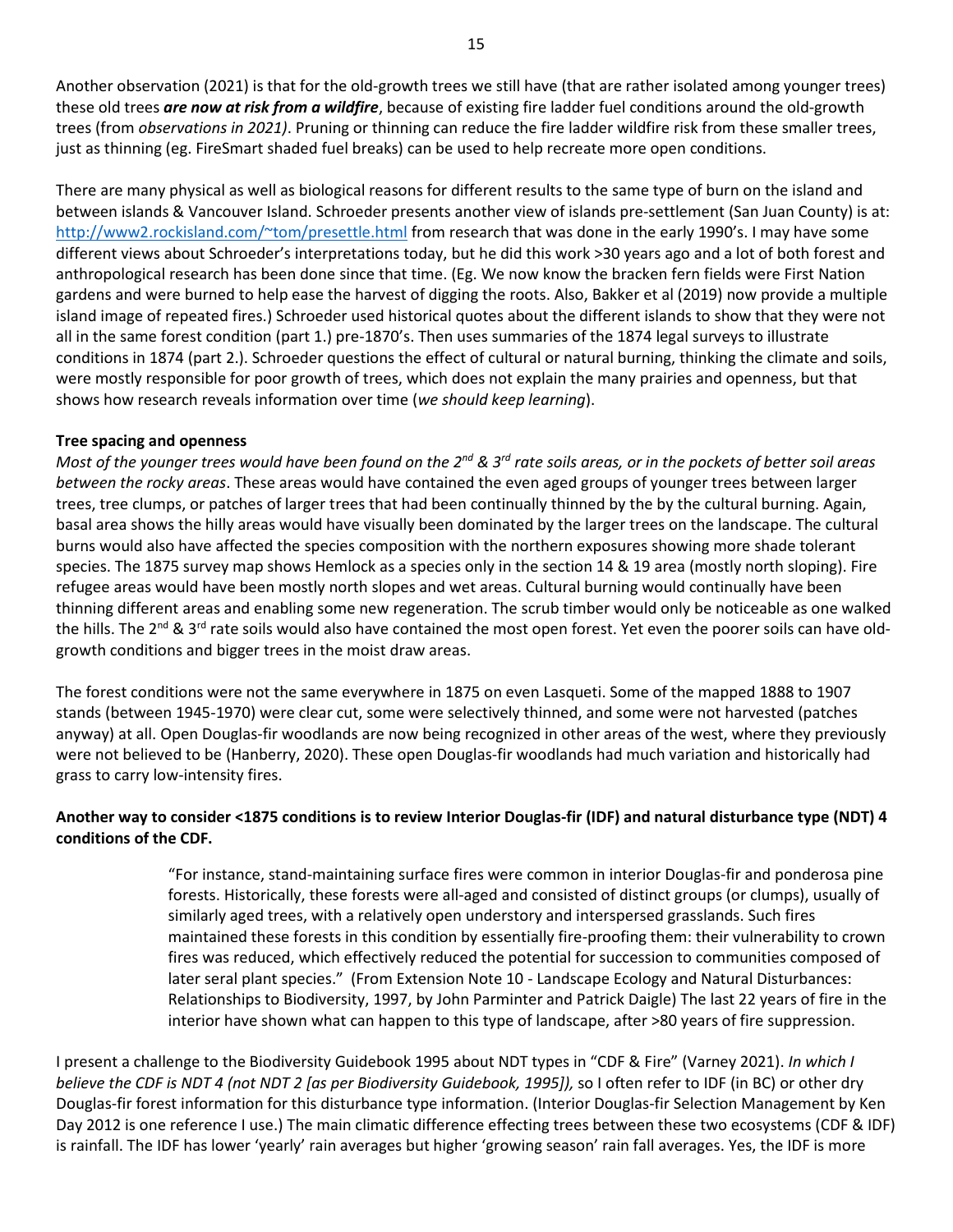continental (colder winter & slightly warmer summer) and CDF is maritime. Even the Douglas-fir varieties are different, Douglas-fir, menziesii (CDF) is coastal and Douglas-fir, glauca (IDF) grows in the interior of BC. But both are dry forest ecosystems that were anthropologically managed with cultural fire. The CDF is usually considered closer to the dry-CWH ecosystems, but *I believe this is from proximit*y *not pre-contact conditions* (most original CDF old forests conditions have been harvested). *I am open to being corrected about the real NDT for the CDF, but my research, fire information, and experience indicates NDT 4.*

The interior cedar hemlock (ICH) annual average rainfall is closer to the CDF, some of these ICH areas (dry soil conditions) have large areas of predominately Fd. Both the IDF and ICH are the areas where NDT's within the Biodiversity Guidebook have been most challenged since 1995. How much of the research from these areas might be useful in the CDF is unknown.

A major First Nations known goal was to promote forage and habitat for deer production. So, the cultural burning would have been similar to maximizing forage production, or *I would expect it mimicked the high biodiversity option for stand conditions in NDT 4* from the Biodiversity Guidebook 1995. This guide has recommendations for NDT 4 for forage production for different aged trees (as a per percentage of area on the landscape) depending on goals of timber or biodiversity (grass and openness). For the (high/grass) biodiversity option: trees 0-40 years old should be <23% of area. Trees 100->250 should be >51% of the area (with >19% of this 51% older than 250 or old-growth). The per centage of landscape with trees 40-100 years old is left open and depends on a lot of factors, including fuel loads, competition, and what's left. This also assumes that this 40-100 year old trees will progress though succession (or seral stages) for final harvest, or at least some trees. What was not provided was how to measure the per centage of area within each age class, when an area is all-aged stands. Also, the 40-100 year old trees were expected to be harvested eventually.

In the interior of BC, getting high stocking levels of the 40-100 year old trees are usually more of a challenge than regeneration success. The mid-aged group (40-100 yrs) of trees are often overly dense, especially if fires are prevented, as has happened in both the IDF and the CDF. For these dense mid aged stands to be resilient for both drought and fire they need to be thinned to maintain the tree vigor and allow them (too healthily) age into the 100+ age group and on. From a 1968 forest cover map review, Lasqueti (2022) has the largest age class is in the 40 - 95 age class (*with about 45% of the island today*). The next age class is mixture of 95-134 years old (remained after logging) that also contains 52-80 year old trees which regenerated after logging (*this mix is about 40% of the island*). So, Lasqueti has an excess of mid aged condition/trees that are overly dense (for drought & fire), according to the NDT 4 recommendations for per cent of landscape for the high conservation option.

What seems to be missing is the 0-40 trees (about 3% of the island) and the over 154 years old trees locally (also the >250 year age class). Patch harvesting and regeneration could increase 0-40 year age class. The quickest way to increase the >150 age class (or the recommended structural condition of this age class) is by thinning. This **older structural condition will be delayed if no thinning occurs**. *"*Harvest opportunities, such as commercial thinning or other non-clearcut harvesting systems, should be sought in young, dense, homogenous stands **to hasten the development of mature structure** with an objective to maintain a CDF element occurrence over the long term*"* (Negrave and Stewart, 2010). This paper was written for crown land but is just as applicable for private land. *Most of our stands from 40 to 150 years old need thinning for fire reduction and to open up the stands if we want to better mimic 1875 conditions.* If we thin, we also need to be aware and plan for high brush conditions that follow after thinning. Cultural burning or some other way will be needed to deal with the brush response. High brush growth was not a noted or normal condition in 1875.

> It would be interesting to walk a few traverses today in Aug. to see the amount of grass observed. This would not be a direct comparison but another indication of change. The distance between paired bearing trees (BT) ranged from 4 to 21 meters with a median of 5.55 meters and a mean of 10.12 meters (exception was one pair of alders with 1.4 m between 6" dbh trees).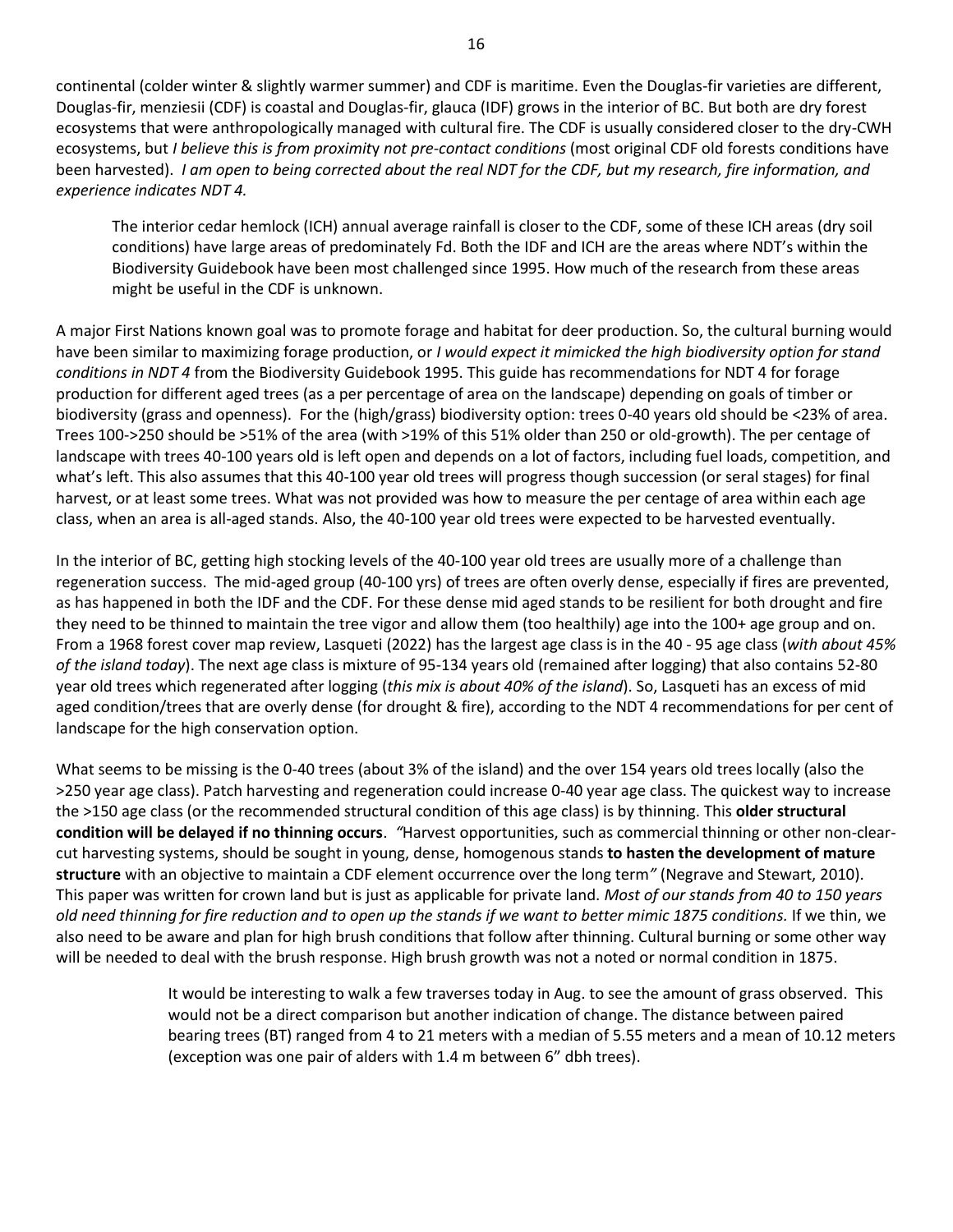# **FOREST OF 1875, HISTORICAL REFERENCE CONDITION OR ALMOST:**

Still this analysis of the 1875 survey provides a good picture of early forest and landscape conditions. *This blog tries to paint an overall picture of landscape conditions, not just trees.* I try to illustrate and explain landscape conditions, but realize that even between islands cultural burning produced different forest conditions. Landscape First Nation cultural burning was for best production of food, mostly creating habitat for deer and First Nation gardens/berry patches. It was not an attempt to maximize timber production. Prairies, plains, and even open forests meant areas taken away from tree growth, which would then provide more grass, forbs, & etc for deer forage. I need to point out that to manage for these pre-1875 values also means: a major reduction in today's industrial timber values as open patches and open forests are created and trees are thinned & let grow longer. But openness was a major part of the pre-1850 ecosystem, historical condition, or natural disturbance type before settlement.

If 1875 conditions were all aged/multi-aged or the "reverse J curve" tree distribution, this does not mean that there were not large diameter trees everywhere on the island. Or that small to medium trees dominated the landscape, though there were more 'small to medium' trees in number, but your eye view of the landscape would have been dominated by the large trees and the amount of area taken up by the large trees. This is from basal area interpretations, not tree numbers (chart 5.). The landscape image would have been mostly large trees with minor to major areas of openings.

The likely hood is that smaller to medium sized trees would have been in patches or clumps, mostly located among larger trees on the poorer soils (3<sup>rd</sup> rate) and around edges of the 2<sup>nd</sup> rate soils. Grass would have been another dominating landscape image, if you were close to the trees in the <1875 original-growth, especially on the 2<sup>nd</sup> & 3<sup>rd</sup> rate soils. We know that after the logging in the 1950-1970, most stands still had stocking of younger trees before regeneration occurred, so that the areas were not listed as "not-sufficiently-restocked" (NSR) within a large range of years after being logged (0-20 yrs), where other adjoining areas were NSR (logged from 1950 to 1969) because noticeable regeneration had not yet occurred or was not considered dense enough for good forest regeneration.

Soil depth and moisture would have had the most influence to differing tree size distribution because Douglas-firs' shade intolerance changes with soil moisture. Douglas-firs are less shade tolerant on more moisture holding soils because Douglas-fir cannot survive under the dense shade of competing understory vegetation on moister sites. Therefore, it takes a bigger "whole in the sky" or opening or disturbance for Douglas-fir to successfully regenerate and progress through life (reach large size) on moist sites. This also means that on better soil areas a natural disturbance such as fire has to be hotter/high-intensity fire to create an opening and obtain successful Douglas-fir regeneration and growth within an older age class stand*. I suggest that the better stands of timber (mostly Douglas-fir) dominated on the better soil moisture areas in 1875*. The exception would have been areas under more intense First Nation management such as alder, prairies, and wet meadows.

Even though low-intensity fires dominated the fire return, sometime high intensity patches (or whole areas) would burn during a wildfire; leading to what might be called patch or "normal Douglas-fir regeneration" following high-intensity fire. It was the stands or patches of even-aged Douglas-fir trees that lead to the belief that it took a high-intensity stand replacement fire to regenerate Douglas-fir (eg. 1700 fire and younger pole harvests (1915-1940) were created by fires demonstrate this locally). Howe, 1915 is the only discovered research that shows Douglas-fir regenerating within "oldgrowth" under different conditions of cultural burning, (seven different sites around the Gulf). We need to understand, both why and how Howe's reported the condition of multiple aged Douglas-fir growing among old Douglas-fir.

Also, the CDF probably needs more studies following two new studies on forest resiliency in dry forests.

1. "Operational resilience in western US frequent-fire forests" North et al, March 2022. Vigorous tree growth helps maintain a trees resiliency to drought and cultural fire. This study said tree densities had multiplied 6 to 7 times between 1911 -2011 and at the same time tree diameters had gotten smaller. (*Sounds like Lasqueti conditions.)* North et al predicted tree densities would need to be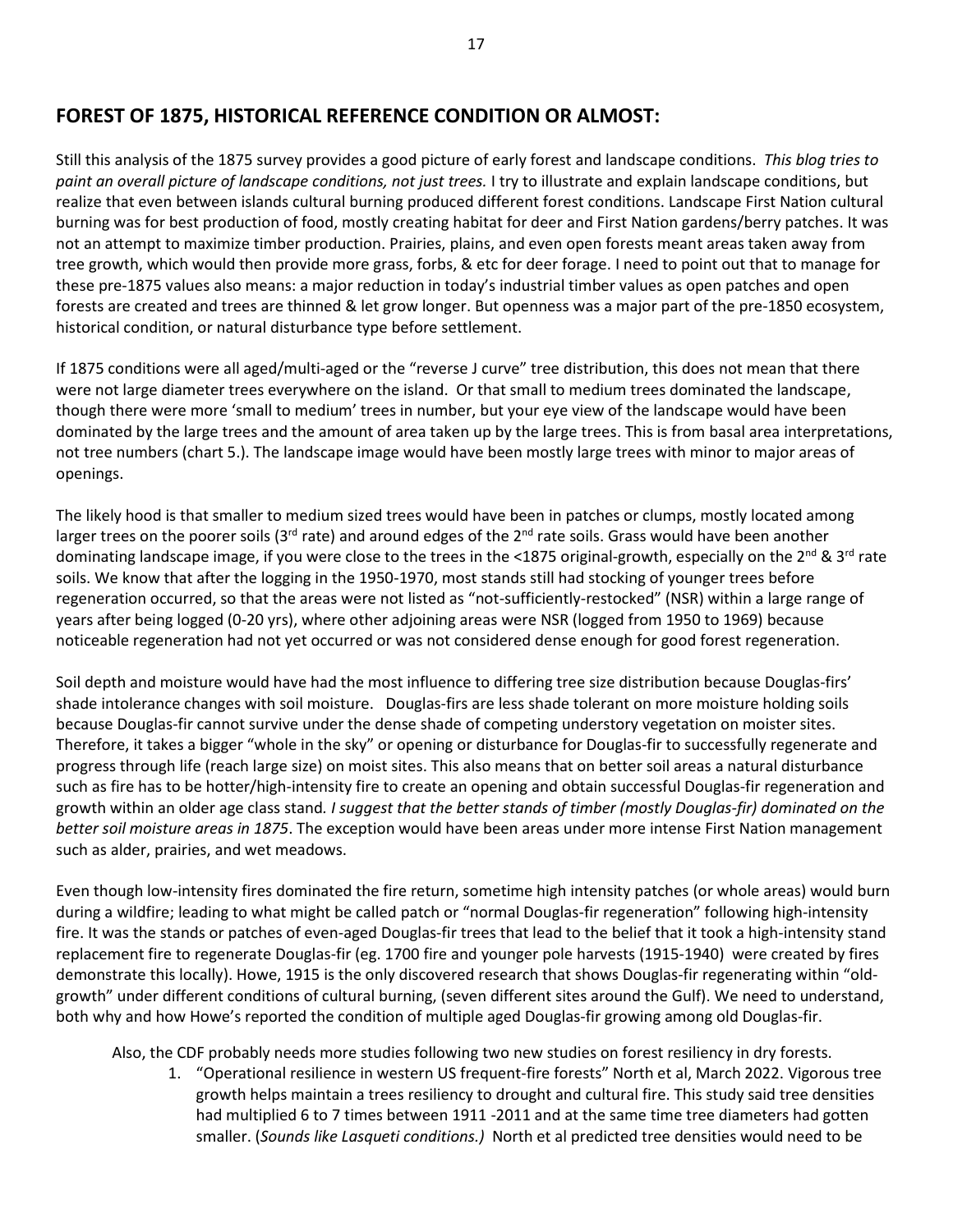reduced beyond 'just for fire reduction', such as below "shaded firebreak" density to restore the pre-1911 type resiliency.

2. "Crowding, climate, and the case for social distancing among trees" Furniss et al, Ecological Applications, Dec. 2021. Patchiness and longer inter tree distances helps trees to withstand drought, beetles, fire mortality and/or any combination of these mortality factors.

There is another observed fact is that infilling of Douglas-fir is periodic or in waves of regeneration (Peter & Harrington, 2014) (Eis, 1961). So far there has been no known reason or explanation for this. How much this periodic or waves of regeneration happened locally is still unknown. This helps illustrate some of the differences in stands over the larger landscape.

The picture of **forest conditions in 1875** is about what might be expected at the point in time of 12-13 years after cultural burning (post 1862 smallpox epidemic) stopped. It definitely was not like a continuous Cathedral Grove, there is a lot less soil on Lasqueti in our hills than the river floodplain of Cathedral Grove. Carey rated the hill soil third-rate or poor soil, but I have seen over 3-foot diameter stumps on this third-rate soil. Yet Lasqueti had some very big trees and tree stands of big trees on first rate, second rate, and on third rate soil (soil rates are per the 1875 survey). Overall, Lasqueti forests contained big trees and openings with lots of grass and legumes. (Repeated cultural burning can help cause both openness and large diameter trees across the landscape.) There were also young and small trees (patches) as well as medium sized trees throughout most of the forest. The number of big trees per hectare is the real question, but is relatively easily answered by counting stumps in most areas. This is the most accurate way to determine tree size and density at time of logging. Bark condition can help determine if present trees were alive at time of logging without increment coring them. This needs to be correlated to site series or soil productivity and tree size to give a good understanding of density, at different locations throughout the island or throughout the CDF.

Cultural burning had limited regeneration, provided the best conditions for periodic regeneration, and then again limiting regeneration survival or density. The openness of our hilly knolls was much greater than today. Most of the 2<sup>nd</sup> & 3<sup>rd</sup> rate soils had at least two layers of tree ages (Forest Cover Map 1968). Cultural burning was not slash burning "after harvest" and the goals were not to grow commercial trees for harvest. (*Probable First Nation goals were to grow grass/forage for deer production.)* "A Field Guide for Site Identification and Interpretation for the Vancouver Forest Region" 1994 (LMH #28) rates the hill sites as very sensitive to low sensitivity to fire "for slash burning" after harvest. The appendix 7. shows the rating depends mostly on coarse fragment content (1<sup>st)</sup> then on slope % (2<sup>nd</sup>) rather than soil depth.

> Again, I was surprised as my first forest training was the previous version, *(*1977 Guide for tree species selection & prescribed burning in the Van. Forest Region) where slash burning was to be avoided in the driest site series, which were of shallow soil depth.The practice of area slash burning (broadcast burning) had changed as I was becoming a forester, and was completely avoided, so I have never had to key out any area for slash burning in the CDF or drier CWH ecosystems from the LMH #28. *It took thinking about cultural burning and slash burning for me to research burning on Carey's 3rd rate soils.* Slash burning for timber production and cultural burning have different goals. In the prescibedfire.ca site they have limited information on both prescribed burns and cultural burning, pointing out some of the differences.

Another point might be that cultural burning *may have also increased soil carbon storage*. It has been long known that grass rotations increase soil carbon.

> Every time the grass is cut, grazed, or burned, fine roots (root-hairs) sluff off – adding carbon to the soil (as per soil science in the early 1970s). This is why prairie soils are dark. So, over the years with no cultural burning there may have been a likelihood of soil carbon depletion; with less grass and forbs adding carbon to the soil at the same time adding more carbon to the trees. "Overgrazing does not mean soil degradation; the two terms should not be confused or considered as synonyms. Overgrazing can contribute both to an increase in ecosystem carbon stocks (e.g. from wood thickening) and to a decrease in soil carbon stocks" (Livestock Grazing and Soil Carbon Sequestration, FAO website). So,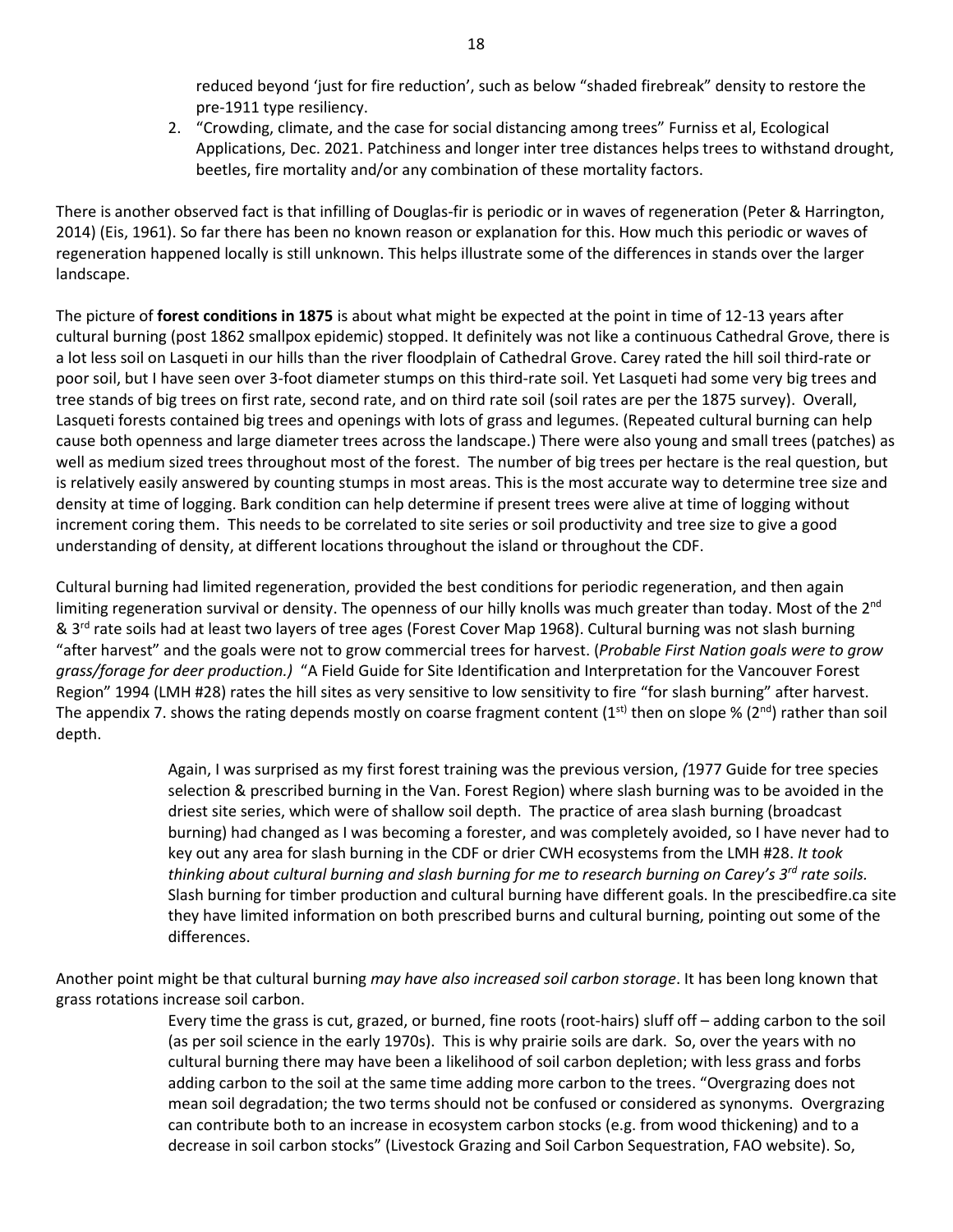carbon storage is complicated in savanna situations with trees and grass (which was a lot of Lasqueti in 1875).

# **Looking at tree sizes in 1875**

Tree diameter sizes can be somewhat related to age, yes, better soils allow trees to reach larger diameters quicker as does wide spacing. But to consider and help explain tree size averages within the 1875 survey: The small diameter (4-9" dbh) and young trees (in the notes) are recent regeneration, *estimated as pre-1875 to about 1845*. The medium trees 9" to 24" diameter would have been the results of regeneration from cultural burning *from 1700 – 1845 time period*, depending on soil conditions. Trees infilling from 1700-1860 would most likely have been thinned out periodically, from the subsequent cultural burns until 1862 anyway. The big diameter (>24" dbh) trees were *from pre-1700 regeneration*, after a major disturbance. Basal area theory indicates the big trees would have dominated the landscape view.

Pre-1875 cultural burning and forest gleaning would have also left an open mostly less brushy condition than we see today. A normal observation across North America forests was that early settlers could run a horse though the woods. Of course, there would have been patches of brush in places. Island trails were opened or constructed very easily in the early 1900's, then the continued trail use and upgrading turned some into "roads" by 1919. What is unknown is the condition of the roads in 1919. Probably they were pretty rough, as improvements were with pick, shovel, and dump cart. (M*y interpretation from Mason's writing)*. It was likely most roads were built before logging (before the 1919 survey) and just ran through the early forest. The roads were: Main road to Squitty Bay, Conn road to Scotty Bay, Tucker Bay road, and Lake (Centre) road to below Mount Tremberton, all other routes were still considered trails in 1919. These roads were likely formed without cutting any big trees and were wide enough for a cart or wagon. The notes from the 1919 survey might give an indication of trail/road conditions. Mason has the first car on the island arriving in 1927, but by 1929 there were six cars.

There would have been 12 years of litter fall of branches, but Carey never mentioned ground conditions under the trees or windfall patches, *so no strong windstorms probably occurred in this twelve-year period*. Elda Mason also reports the poor quality of some of trees harvested after 1920's. (Was the poor quality from the openness and/or repeated cultural burns? *Probably both, as open trees are also more modified and blown about by winds.) (The poorer quality was probably only a percentage of the trees.)*

I hope that you are open to new possibilities of what were pre-settlement forest conditions. I can only hope your (new) understanding of 1875 forest conditions is similar to what I have attempted to show. I know that 1875 forest conditions changed between different sites and soil conditions and I dough we will ever have a complete understanding of whole island or CDF conditions in 1850. I would like to see more formal and informal research and the results. I have learned a lot by doing this analysis and presenting it as well as I can.

There are a lot of contradictions that can be found about what the forests conditions were in 1875 eg:

- The amount of western cedar, western hemlock, yew compared to short fire return period.
	- $\circ$  These species are not very fire tolerant and repeated fires have been known to restrict these species' ability to live and regenerate. Why were they so successful here?
	- $\circ$  There are areas (pockets of trees) that are protected from fire within stands along the coast. (Howe 1915) What were these areas locally and why?
	- $\circ$  There has to be a reason for how much western red cedar was on the island in 1875. Cedar is not very fire tolerant. This seems a good point to do research on?
	- $\circ$  Moister micro sites, from early studies, helped provide the conditions for cedar to survive after germination in dry areas. Was this depression moisture (micro site condition) also related to survival of western hemlock? Or was fire more limiting for hemlock in the CDF?
	- o Does season of burn have an affect with cedar regeneration? Ground fire was found to promote Cw regeneration if mature Cw were in a cone year.
	- o When, in what season, were the majority of the cultural burns?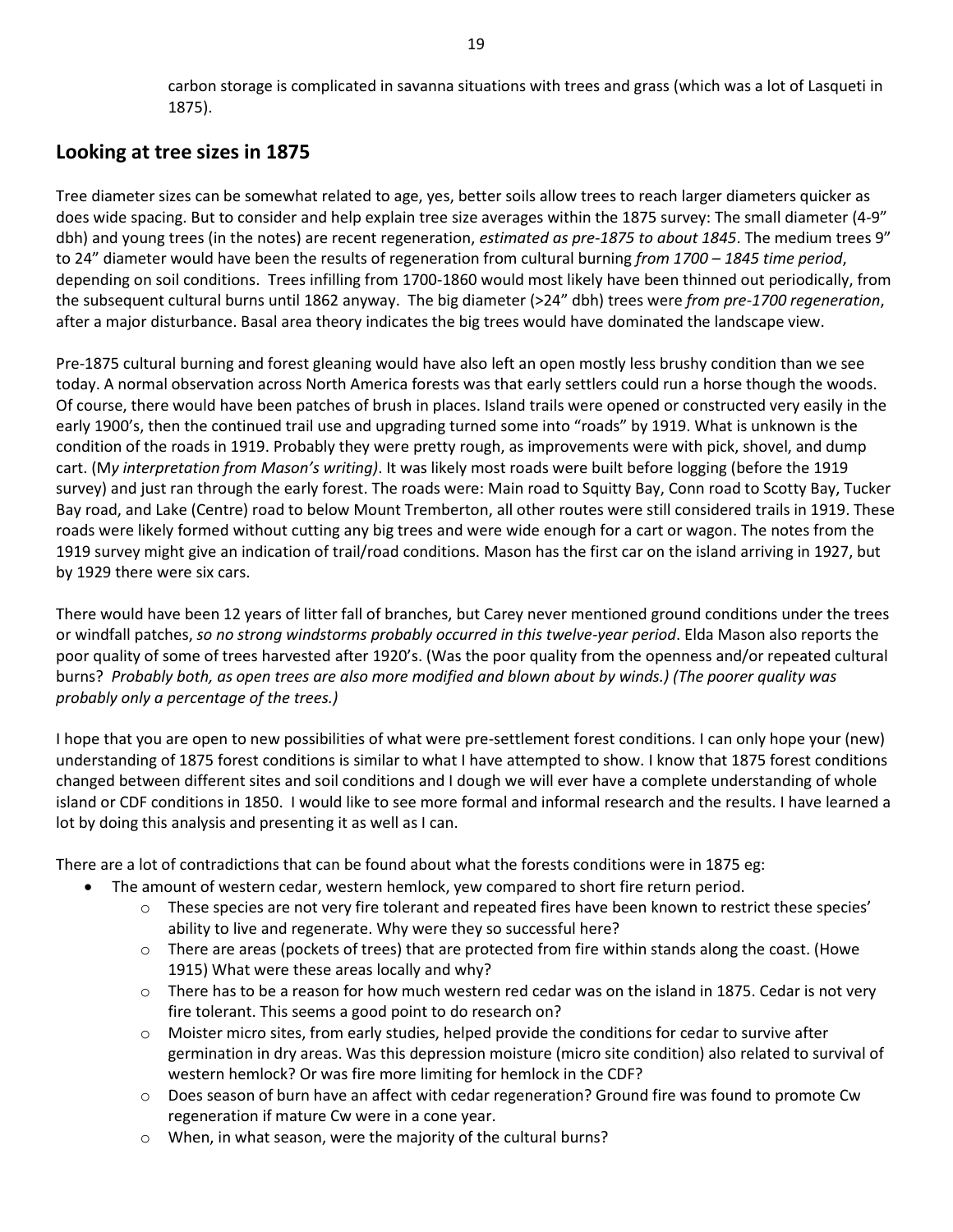- Parminter and Daigle above paint a picture of results of low-intensity fire, resulting in all aged forests patches of even aged groups of trees compared to traditional images of old-growth conditions. Was the condition all-aged or just multi-aged considering both Howe and Isaac. From Bakker et al we know the fire return was very frequent.
- Though cultural burning had been widespread and surrounding areas had frequent fires, only evidence of one fire was noticed. (But it was over twelve years since the last cultural burn and before any commercial logging started on Lasqueti.)
- Wide spaced young trees develop big limbs to the ground, yet such trees also seem to survive multiple lowintensity fires, why?
- Tree density (wide spacing) was not related to tree diameters (or age). (Was it related to cultural burning? If so why and how?)
- The number of **very wide** spaced trees (over 10 meters) seems to have been about 20% of sampled trees of all diameters. *Was this from frequent fires?*
- Carey's line tree diameters were very different from his bearing tree diameters. (*Yet this appeared to not be the same on Salt Spring, where bearing and line trees were reported to have similar diameter spread, with majority of trees under 18" diameter).* Salt Spring was surveyed by Ashdown Green, he had 5.12 line trees per Km on Salt Spring compared to 1 tree per 1.82 Km for Lasqueti by Carey. But the surveyed lot size was much smaller on Salt Spring, so the sampling was denser?
- Both Lasqueti and Salt Spring (in 1875 & 1874) appeared to have more trees under 18 inches in diameter than larger than 18", so what do we call this condition: "old-growth" "original forest" "multi aged" "all-aged" "cultural burned forest" "First Nation management" "1<sup>st</sup> Nation management with cultural burning" "cultural burned/all aged and open" or something else??? (*This condition was not my picture of local old-growth before my research started.)*
- Was Lasqueti's forest condition similar to most of the CDF? Probably, according to Bjorkman, *but fire returns were probably longer the farther one traveled away from First Nation villages*. Villages were close in all areas. *Now I add that the better-quality stands were more likely on more moist and richer (nutrient) sites.*
- All tree diameter size ranges contained wide spacing. (*Probably indicates that pre-1875 there were many spots where regeneration was restricted, likely from continued fire disturbance.)*
- The 1968 Forest Cover Map has indications that fires may have continued to happen after the First Nations left?

Other factors to consider:

- Anthropogenic fire or cultural burning probably created these 1875 forest conditions, so do we continue to practice "total fire suppression"? And if we do what is the risk?
- What is a safe or less risky forest condition? If obtained, is such a condition sustainable? How? Sustainable for what values?
- What is a healthy forest in the CDF? Also why is it considered healthy?
- Does more openness mean equate to more wind damage?
- Does "shaded fire break" or "FireSmart" or "drought proofing" practices in a forest stand mimic pre-settlement CDF forest conditions? (*From the North et al, 2022 paper, about a different forest, it seems wider spacing may be needed or areas with wider spacing.)*
- What will be the stream flow conditions under a more grassy and wider tree spacing condition?
- Is one's goal or purpose to grow trees for timber, or "old-growth/original forest"," or return some area to presettlement conditions? All of these goals help keep forests in the CDF and seem to promote biodiversity (by different practices producing different outcomes).
- Carbon storage and its sustainability over time is another factor for some people. Does thinning accomplish less risk to carbon storage in trees?
- What do we want our future forest to look like?
- Do individual, clumps, and openings (ICO) or skips produce a more natural forest compared to evenly spaced trees? Is the ICO a way to re-establish pre-1850 forest conditions? I think this will be hard to do considering the brokenness of much of our terrain. Do we increase tree & clump spacing in the shallow soil/rocky areas?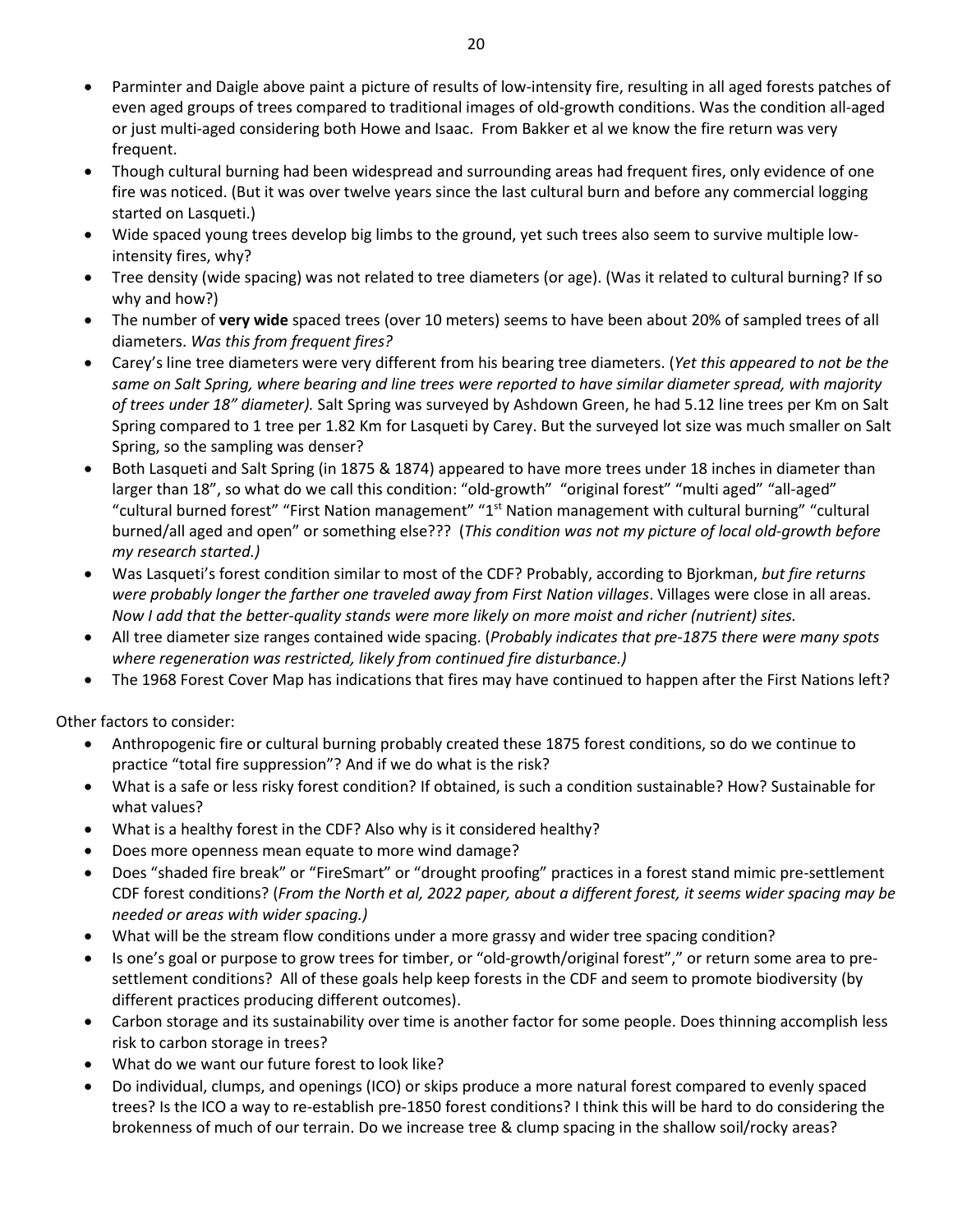- Without using fire, does opening the forest just mean more brush what about the grass and grass & legumes that were a major part of 1875 conditions – how do we obtain and then maintain these grass conditions?
- Is restoring cultural burning a reconciliation practice, and if so how do we include First Nations?
- When we examine old photos of False Bay (1920, 1928) in Mason and compare this area today, we see the regenerative ability of the CDF forest is great.

## **1850 forest conditions**

The next question is what were Lasqueti forest conditions like in pre-1850 era? Both Natural Disturbance Type and precontact conditions are what most conservationist consider "natural". There also is a sustainability issue for protected areas, if a wildfire occurs on the island, what is the likely result?

I believe the fire risk on Lasqueti and the CDF is continually rising as fire protection continues. Fire protection has stopped all fires even though our fire return was in the (1 to 17) year range and 4-year mean fire return (Bakker et al), as also per NDT 4. As trees age, the lowest crown height of trees rises off the ground (lowers risk as crown rises), but nothing changes with the crown continuity or fire ladder conditions (both raise risk greatly). Most of the forest is 52 – 80 years old or a mix of this age group plus 80-134 years old with high crown connection and surrounded by fire ladders. Many of our single to small patch old-growth trees have fire ladder conditions around them. For fire risk reasons should something be done?

> "Ecological restoration is an intentional activity that initiates or accelerates recovery of an ecosystem with respect to its function (processes), integrity (species composition and community structure), and sustainability (resistance to disturbance and resilience). It enables abiotic support from the physical environment, suitable flows and exchanges of organisms and materials with the surrounding landscape, and the reestablishment of cultural interactions upon which the integrity of some ecosystems depends (Society for Ecological Restoration International Science and Policy Working Group 2004). Through intervention, the process of ecological restoration attempts to return an ecosystem to its historic trajectory – that is, to a state that resembles a known prior state or to another state that could be expected to develop naturally within the bounds of the historic trajectory (Society for Ecological Restoration International Science and Policy Working Group, 2004). However, although ecological restoration should be anchored in an understanding of the past (e.g. historical ranges of variability in ecosystem attributes), the goal is not to reproduce a static historic ecosystem state. Restored ecosystems may not necessarily recover their former states, since contemporary constraints and conditions can cause them to develop along altered trajectories. Thus, the goal of ecological restoration is to initiate, re-initiate, or accelerate processes that will lead to the evolution of an ecosystem that is characteristic of a protected area's natural region." (Principles and Guidelines for ECOLOGICAL RESTORATION in Canada's Protected Natural Areas, 2008, Parks Canada.)

Fire needs to be considered both as a natural part of our ecosystem and **as something that will return**. Fire protection has proven that, for frequent fire ecosystems, it can be effective for a time, but the fuel buildup continues until a higher intensity fire happens. So, there is the need to lower ground and near ground forest fuels, reduce fire ladders, and obtain some crown thinning to reduce crown connectivity. There also needs to be some openings for forest renewal. Is there a need for older stands (80-150 year old trees) to be thinned to promote later successional stage conditions, without a long delay period? Will our forests be more sustainable when fire returns; *this probably will be determined by the fire intensity*?

Another question to consider is whether it matters if the forest conditions of 1850 were anthropogenically (human) or lightning created? What was the statis of young and small trees or were they also there in 1850? What are we trying to preserve and for how long? Will the "NO-management" option of present 'preservation properties' take us to our goal? What about the unceded/crown land? The question becomes do we want to restore, initiate, re-initiate, or accelerate processes for our forests to pre-settlement conditions and restore the CDF's ecological integrity (especially around fire)? If we do, then how do we accomplish this goal individually and as a community?